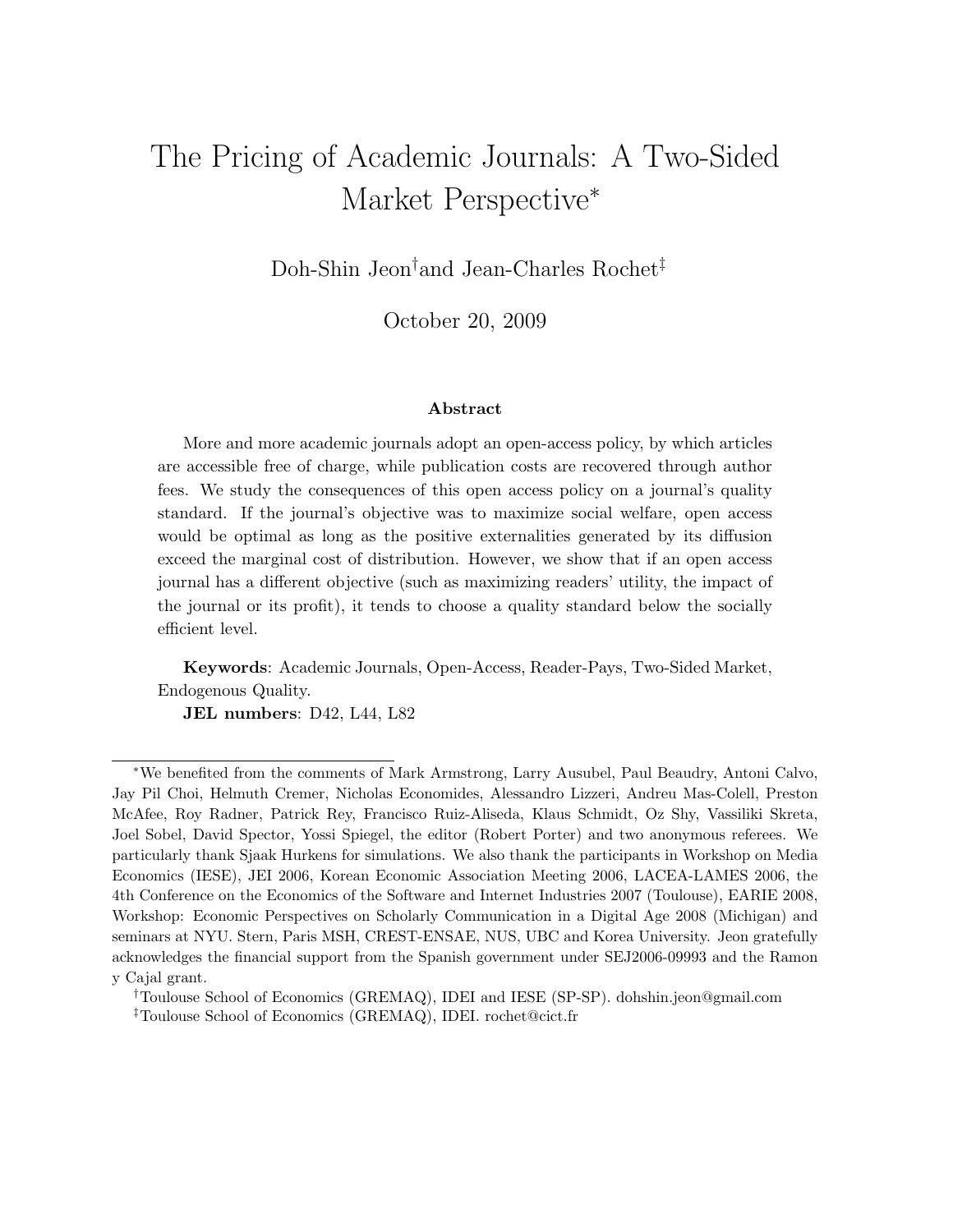# **1 Introduction**

The development of electronic publishing and the dissatisfaction with academic journal price escalations has led to an increasing support for the open-access model (also called the author-pays model), where authors pay for submitting and/or publishing their articles, while readers can access published articles at no charge through the Internet. There are (as of October 8, 2009) 4366 open-access journals in all fields (of which 88 in Economics)<sup>1</sup> and open access publishing currently represents approximately 5% of the total market for academic journals.<sup>2</sup>

The report of the Science and Technology Committee of the UK House of Commons (House of Commons henceforth, 2004) gives an overview of issues related to author-pays publishing: the main argument in favor of open-access is greater dissemination of research findings whereas the report expresses concerns that an author-pays model may induce authors to publish less because of problems of affordability. Along similar lines, Dewatripont et al. (2006) recommend funding authorities to create a 'level-playing field' between reader-pays and author-pays models by "allocating money to libraries to subscribe to reader or library-pay journals but also to authors to pay for publication costs in author-pay journals" (p.11). Another type of concern, which is the focus of our paper, is that author fees may induce journal editors to accept a higher proportion of articles, which may have negative implications for quality.<sup>3</sup>

This paper builds a model of an academic journal that fulfills a double role of certification and dissemination of knowledge and studies its pricing from a two-sided market perspective. We aim at generating insights useful to policy makers by conducting both normative and positive analyses. Adopting first a normative viewpoint, we show that, for an electronic journal maximizing social welfare, open access is socially optimal because the marginal cost of providing access to a reader is zero. If subsidizing reading were feasible, it would be even optimal to do so because each reader exerts positive externalities on the rest of society.<sup>4</sup> An example of these externalities is development of innovations inspired by the ideas contained in the articles. Even though authors also exert positive externalities by publishing their articles, there is no need to subsidize authors for submit-

<sup>1</sup>See the Directory of Open-Access Journals' (DOAJ) website (www.doaj.org).

<sup>2</sup>See House of Commons Science and Technology Committee (2004, p.73). Among major open-access publishing initiatives, one can mention the Public Library of Science (PLoS) and BioMed Central.

<sup>3</sup>According to House of Commons (2004), "if author-pays publishing were to become the dominant model, there is a risk that some parts of the market would be able to produce journals quickly, at high volume and with reduced quality control .... " (p. 81)

<sup>4</sup>This implies that open access can also be optimal for a printed journal (that has a positive cost of dissemination) if the positive externalities exerted by readers exceed the marginal cost of dissemination (reproduction and distribution).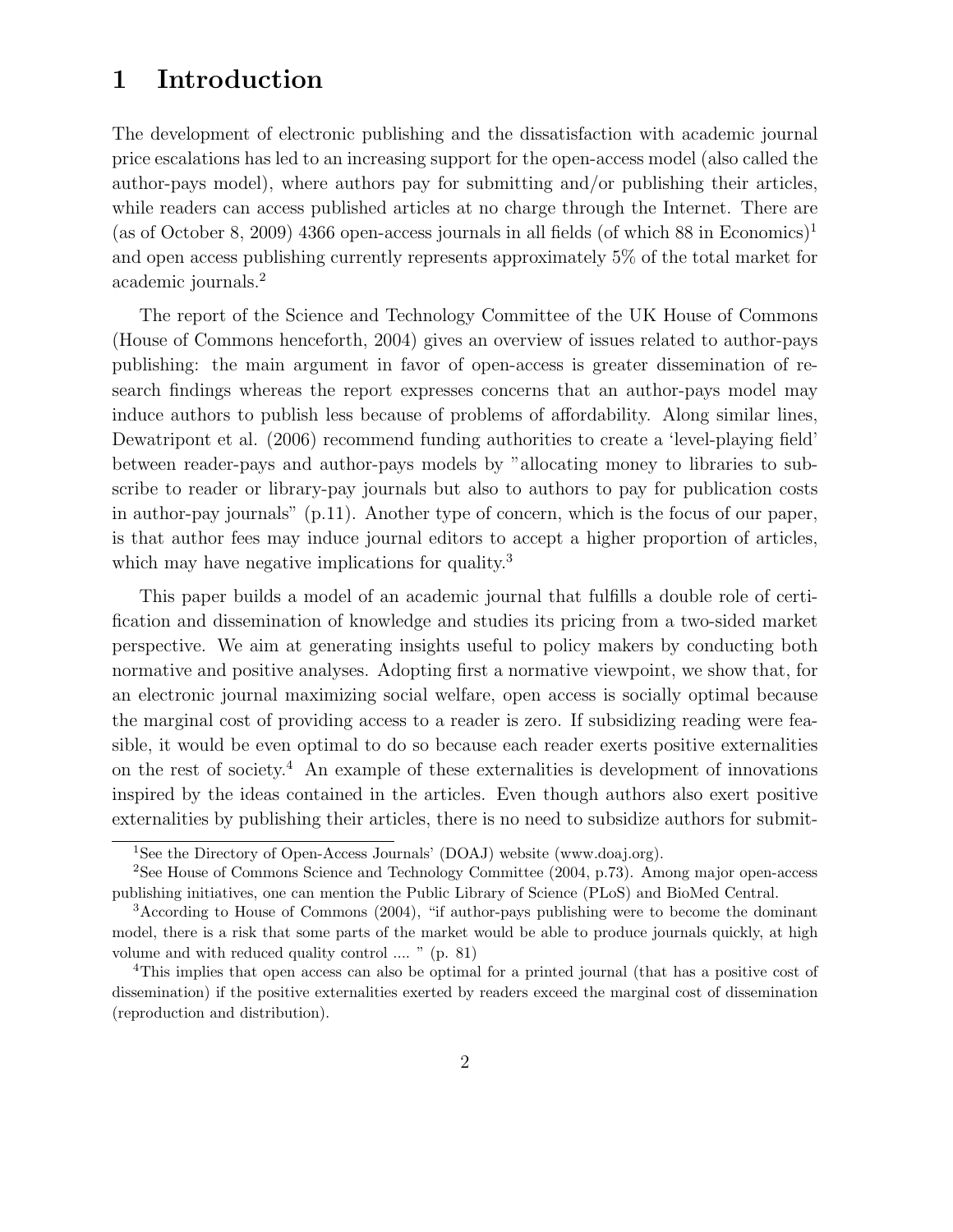ting articles as long as they get substantial benefits from publication, while the submission cost remains negligible.<sup>5</sup>

Then, adopting a positive perspective, we study how the move from the traditional reader-pays model to the open access model affects a journal's quality standard, both for a not-for profit journal and for a for-profit journal<sup>6</sup>. We find that in both cases, but for different reasons, the move might decrease quality below the socially efficient level. We first consider a not-for-profit journal run by an academic association. If the objective of the association were to maximize social welfare, the move to open access would lead to the social optimum. However the association is likely to pursue its own objective. We consider two possibilities for its objective: the total utility of the readers or the impact of the journal.<sup>7</sup> We find that the association tends to choose too high a quality standard under the reader-pays model while it tends to choose too low a quality standard under open access, compared with the second best level. A simple intuition can be given in terms of internalization of costs. First, a social welfare maximizing journal internalizes the publication cost  $\gamma$ (> 0) minus the author's fixed benefit from publication  $u$ (> 0). It is reasonable to assume  $\gamma - u > 0$ .<sup>8</sup> Second, a not-for profit journal maximizing readers' utilities under the reader-pays model has to recover  $\gamma$  entirely from subscription revenues, but it does not internalize u, which leads to publishing too few articles. On the contrary, a not-for profit journal maximizing readers' utilities under the open access model internalizes neither  $\gamma$  (since its costs are covered with author fees) nor u, which leads to publishing too many articles. Furthermore, this quality degradation under open access can result in reducing the number of readers compared with the level under the reader-pays model, if publishing too many articles induces many high-cost readers to stop reading the journal. However, we find that as long as the number of readers is larger under open access than under the reader-pays model, the change from the reader-pays model to the open access model unambiguously increases social welfare. In addition, we show that under open access, an impact-maximizing journal chooses the same quality standard (and hence the same number of readers) as the one chosen by a journal maximizing readers' utility.

<sup>5</sup>We focus on the dissemination of research articles and do not model the prior stage where these articles are produced. Needless to say, subsidizing production of articles is socially desirable.

<sup>&</sup>lt;sup>6</sup>In the price search engine on internationally published journals (www.journalprices.com), maintained by Ted Bergstrom and Preston McAfee, 63% of 9002 journals in 11 fields are for profit journals.

<sup>7</sup>The missions stated by some not-for profit journals are "to advance science and serve society" (Science), "to publish highly selective, widely cited articles of current relevance" (Journal of Political Economy), "to publish original articles in all branches of economics" (Econometrica). The objectives we consider are consistent with the above missions.

<sup>8</sup>Otherwise, it might be socially optimal to publish all articles and then the journal would not have any certification role.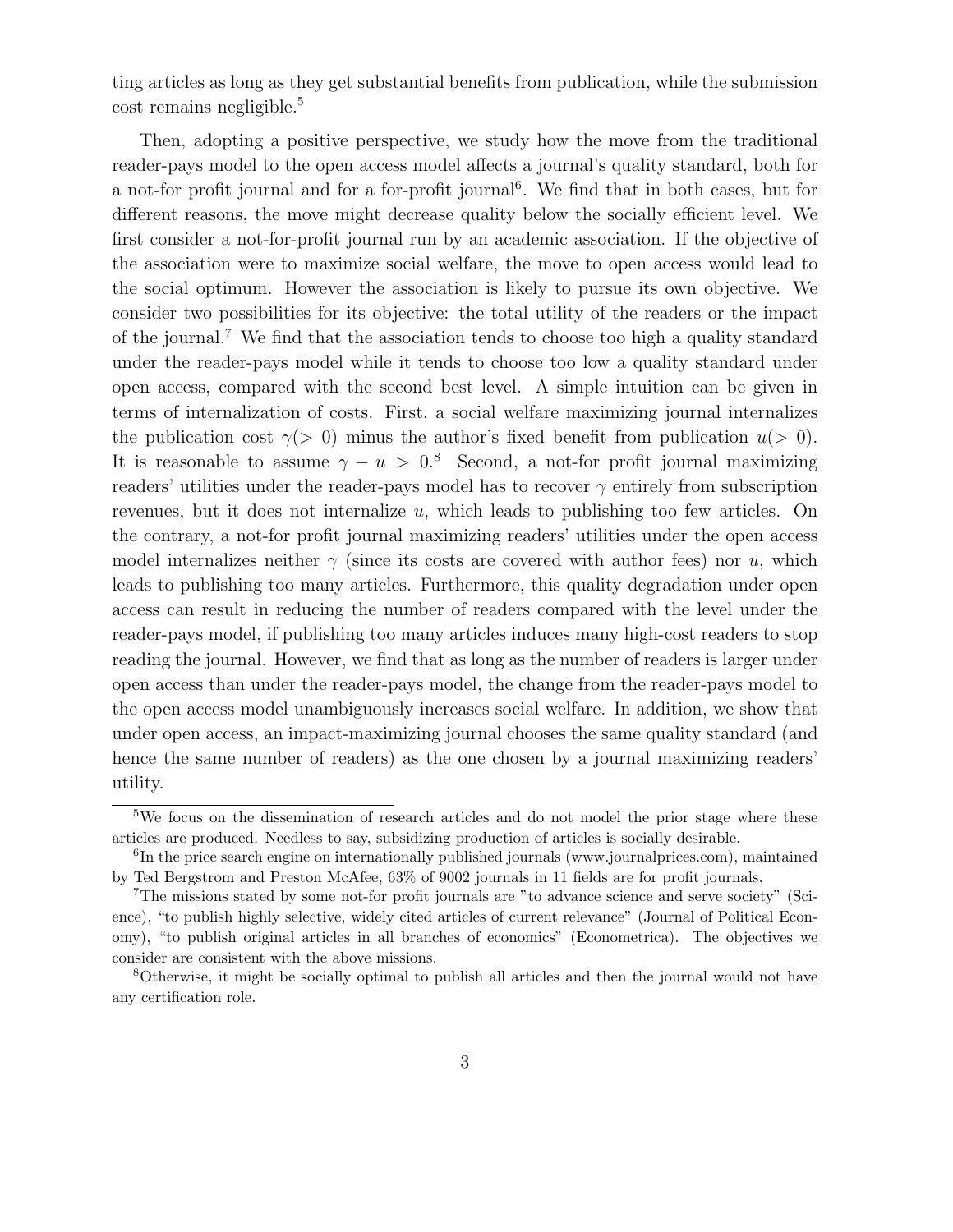In the case of a for-profit journal, we also find (see Appendix) that it tends to choose too high a quality standard under the reader-pays model while it can choose too low a standard under open access. Under the reader-pays model, publishing low quality articles that give readers a benefit smaller than their reading cost only reduces the journal's profit. On the contrary, under open access, the journal does not internalize inframarginal readers' costs of reading, as long as they are willing to read the journal. Therefore the journal can have an incentive to publish low quality articles in order to increase its profit from author fees. In summary, in the case of a for-profit journal, quality degradation is caused by the non-internalization of reading costs while in the case of a not-for-profit journal maximizing readers' utility (and hence internalizing reading costs), quality degradation is caused by the non-internalization of publication costs.

Our paper builds on two strands of the literature. First, it builds on the literature on two-sided markets (see for example Rochet and Tirole, 2002, 2003, 2006, Caillaud and Jullien, 2003, Evans, 2003, Anderson and Coate, 2005, Armstrong 2006 and Hagiu 2006). Two-sided markets can be roughly defined as industries where platforms provide interaction services between two (or several) kinds of users. Typical examples are payment cards, software, Internet and media. In such industries, it is vital for platforms to find a price structure that attracts sufficient numbers of users on each side of the market. Our paper has two novel aspects. First, in addition to choosing a price for each side, the platform (i.e. the academic journal) can choose a minimum quality standard. Second, the externality from authors to readers is not always positive: as the number of published articles increases (and hence as the quality standard decreases), the net utility that a reader obtains from the platform increases up to a maximum and then decreases.

Second, our paper builds on the literature on the economics of academic journals, that has initially adopted a one-sided perspective, focusing on library subscriptions (McCabe, 2004, Jeon and Menicucci, 2006 and Armstrong 2009). For instance, Jeon and Menicucci (2006) show that bundling electronic journals makes it difficult for small publishers to sell their journals. To our knowledge, McCabe and Snyder (2005a,b, 2006, 2007) are the first papers to study the pricing of academic journals from a two-sided market perspective. McCabe and Snyder (2006, 2007) study pricing of academic journals under different industry structures (monopoly, duopoly, free entry) but in their model all articles have the same quality and hence journals do not provide any certification function.<sup>9</sup> Our model is closer to McCabe and Snyder (2005a,b), who consider a monopoly journal providing certification services. However, there are significant differences with our approach. McCabe and Snyder (2005a,b) take the quality standard of the journal as given (it is determined

 $9<sup>9</sup>$ An exception is section 5.4 in McCabe and Snyder (2007) where they consider free entry and quality certification and obtain a specialization result: articles of different qualities are published by different journals.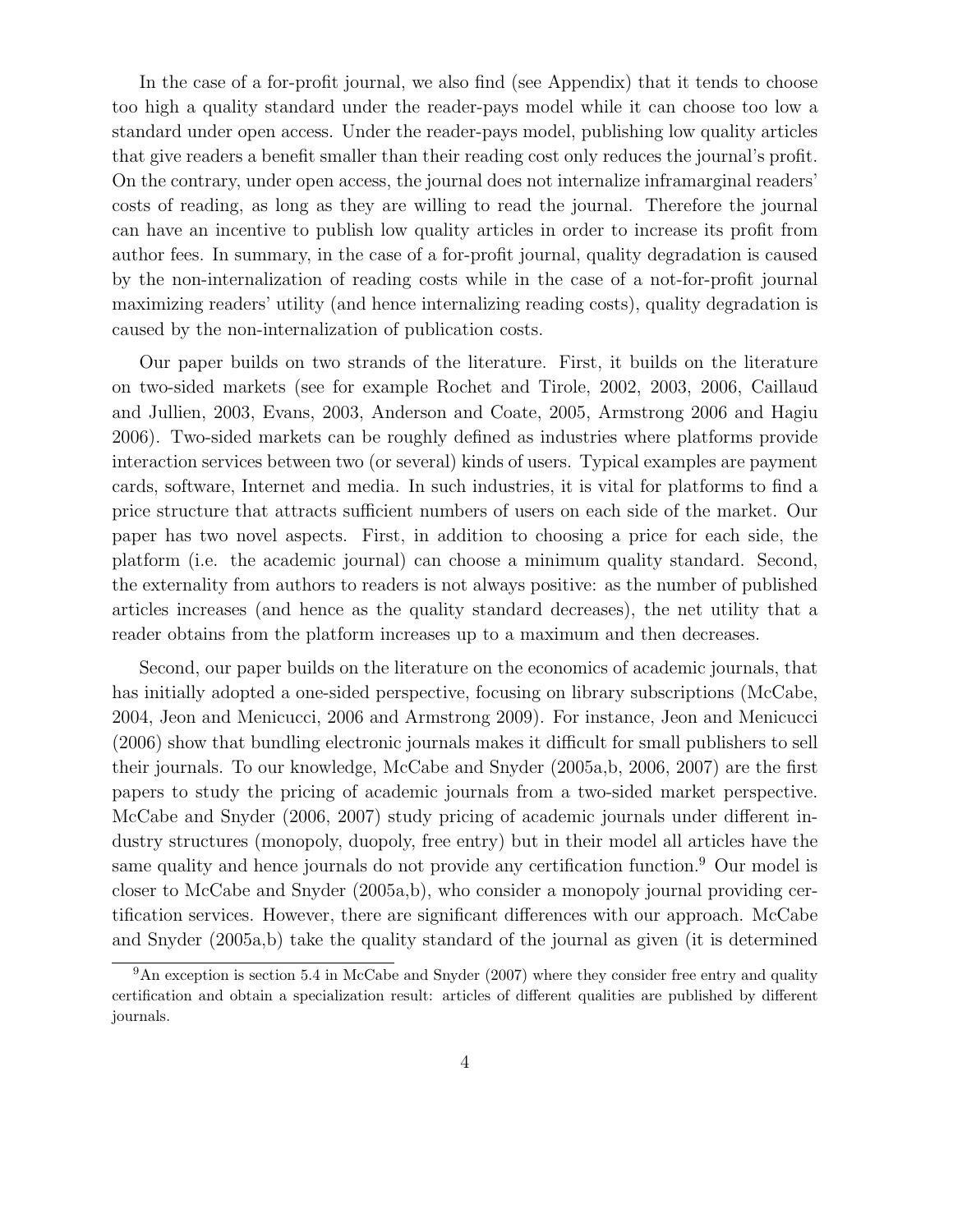by the talent of its editors) and examine how this quality standard affects the subscription price and thereby the adoption of open access.<sup>10</sup> By contrast, we endogenize the quality standard of the journal and study how the move from the reader-pays model to open access affects this quality standard and the readership size of the journal.<sup>11</sup>

The rest of the article is organized as follows. Section 2 presents our model. Section 3 characterizes the first-best allocation. Section 4 characterizes the second best allocation, defined as the one that maximizes social welfare under the constraint that reading cannot be subsidized. Section 5 studies the policy chosen by a not-for-profit journal maximizing readers' utility under the reader-pays model and under open access. Section 6 performs a comparison among four different outcomes. Section 7 considers, as robustness checks, a hybrid model (charging both author fee and subscription price) and an impact-maximizing journal. Section 8 concludes. Appendix includes proofs and the analysis of a for-profit journal.

# **2 The model**

We consider a single academic journal, modelled as a platform between a continuum of authors and a continuum of potential readers. The mass of authors is normalized to one. Each author has one article, which embodies "ideas" that may be useful to readers, for example because they allow them to develop innovations. The benefit from each innovation is not fully appropriated by the reader/innovator but also spills over to the rest of society, including to the author herself, through peer recognition.

The only way in which authors and readers can interact is through the academic journal.<sup>12</sup> Three conditions are required for this interaction to occur:

- authors must submit their articles to the journal;
- the journal must referee them and publish only those that meet its quality standard;
- readers must read the published articles.

 $10$ They find that open access is more likely to be chosen by a journal with poor editorial talent.

 $11$ There are three other differences. First, they do not consider a not-for-profit journal. Second, they consider binary support for an article's quality. Last, they assume that every author has the same prior belief about the quality of her article.

<sup>&</sup>lt;sup>12</sup>This is because we assume that the average quality of the unpublished articles that are directly accessible through Internet is so low that readers prefer to look only at published articles. The academic journal plays thus a fundamental certification role: it filters out "junk" articles.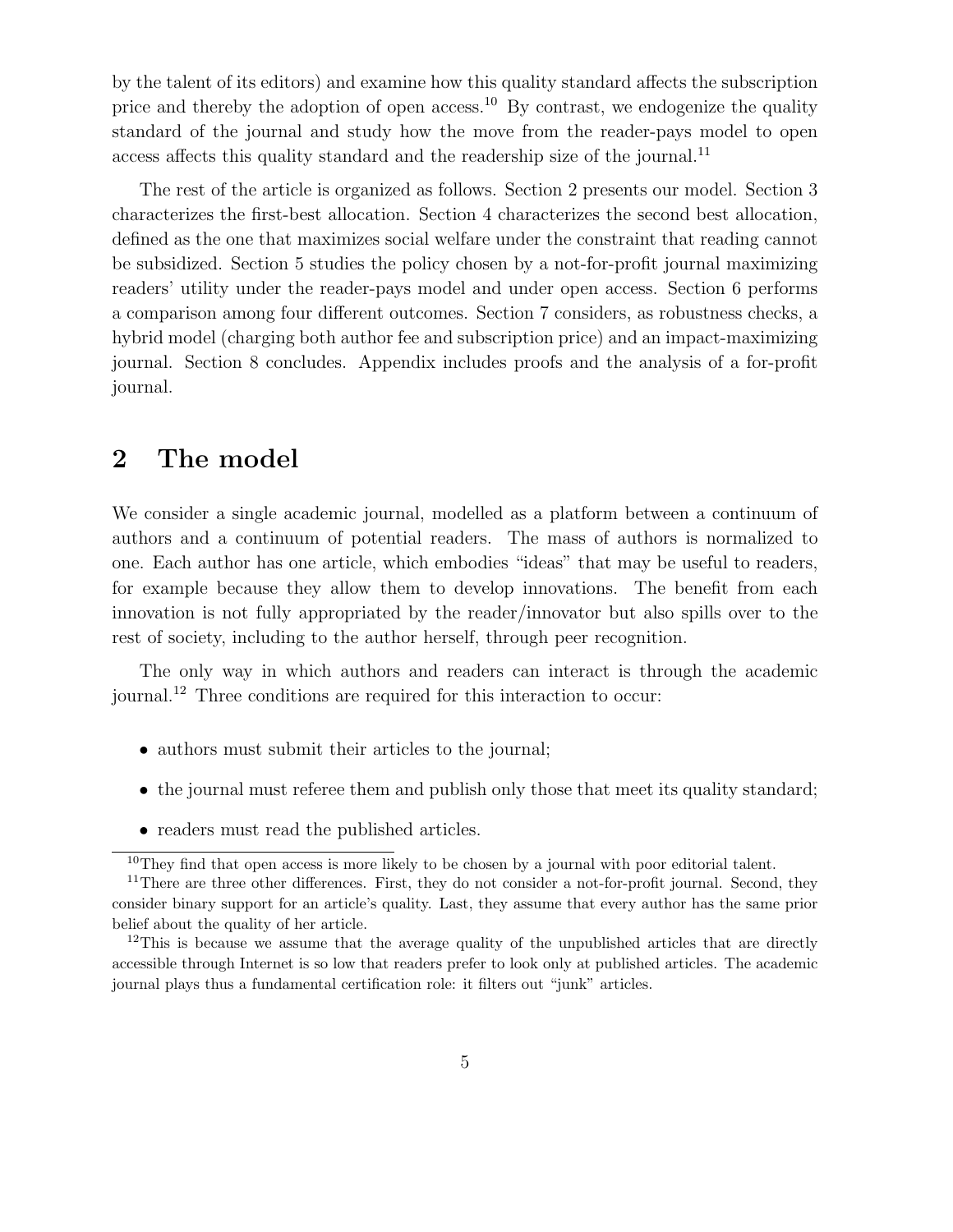Thus, in our model, the academic journal plays two crucial roles: it **disseminates** academic production (i.e. articles) and **certifies** the quality of these articles in order to convince readers to read the journal. Since time is costly to readers, they will indeed read the journal only if they anticipate that the average quality of articles is good enough. Symmetrically, the benefit that an author obtains from publication increases with the readership size of the journal. Thus we are in a "chicken and egg" situation, characteristic of two-sided markets, where the platform (here the academic journal) has to attract both sides (here authors and readers) to be successful. However, by contrast with most of the literature on two-sided markets, the platform controls not only the number of interactions but also their quality, through its certification function.

The quality of each article is measured by a number  $q$  that is independently drawn from the same distribution, with support  $[0, q_{\text{max}}]$ . We assume that the quality of an article is privately observed by its author. The journal has a perfect refereeing technology: by incurring a cost  $\gamma_R$ , it can perfectly observe the quality of a submitted article. Since our focus is on electronic journals, distributed through the Internet, we assume that the marginal cost of distribution is zero.<sup>13</sup> The journal incurs a publication cost  $\gamma_P$  per published article; it includes the cost of making the first (electronic) copy and any fixed cost of distribution per article (such as the cost of buying capacity to post an article). The journal commits to publish all submitted articles of quality  $q \geq q_{\text{min}}$ , where  $q_{\text{min}}$  is the minimum quality standard chosen by the journal. In addition, the journal chooses its pricing policy. It charges  $p<sub>S</sub>$  to all submitted articles, an additional  $p<sub>P</sub>$  to all published articles and a subscription fee  $p_R$  to each reader.

Readers cannot observe the quality of an article before reading it but observe its quality after reading it. We assume that an article's quality cannot be verified ex post by a third party and therefore the journal's pricing scheme cannot be conditioned on realized quality $14$ .

The mass of readers is also normalized to one. All readers obtain the same expected benefit q after reading an article of quality q but differ in their "reading cost" c, which is independently drawn from a distribution with support included in  $[0, \infty)$ . Readers' benefit includes not only the increase in their knowledge but also the utility that they obtain from its use (such as production of other scientific articles, patents, commercial applications). As already mentioned, when an article is read, some utility from its potential applications also spills over to the rest of society, including to the author herself. More precisely,

<sup>13</sup>However our arguments can also be applied to a print journal, provided the marginal cost of printing and distributing copies is not too big.

<sup>&</sup>lt;sup>14</sup>McCabe and Snyder (2005a,b) assume it as well. It can be justified by the fact that a Court cannot perfectly verify the quality of scientific articles.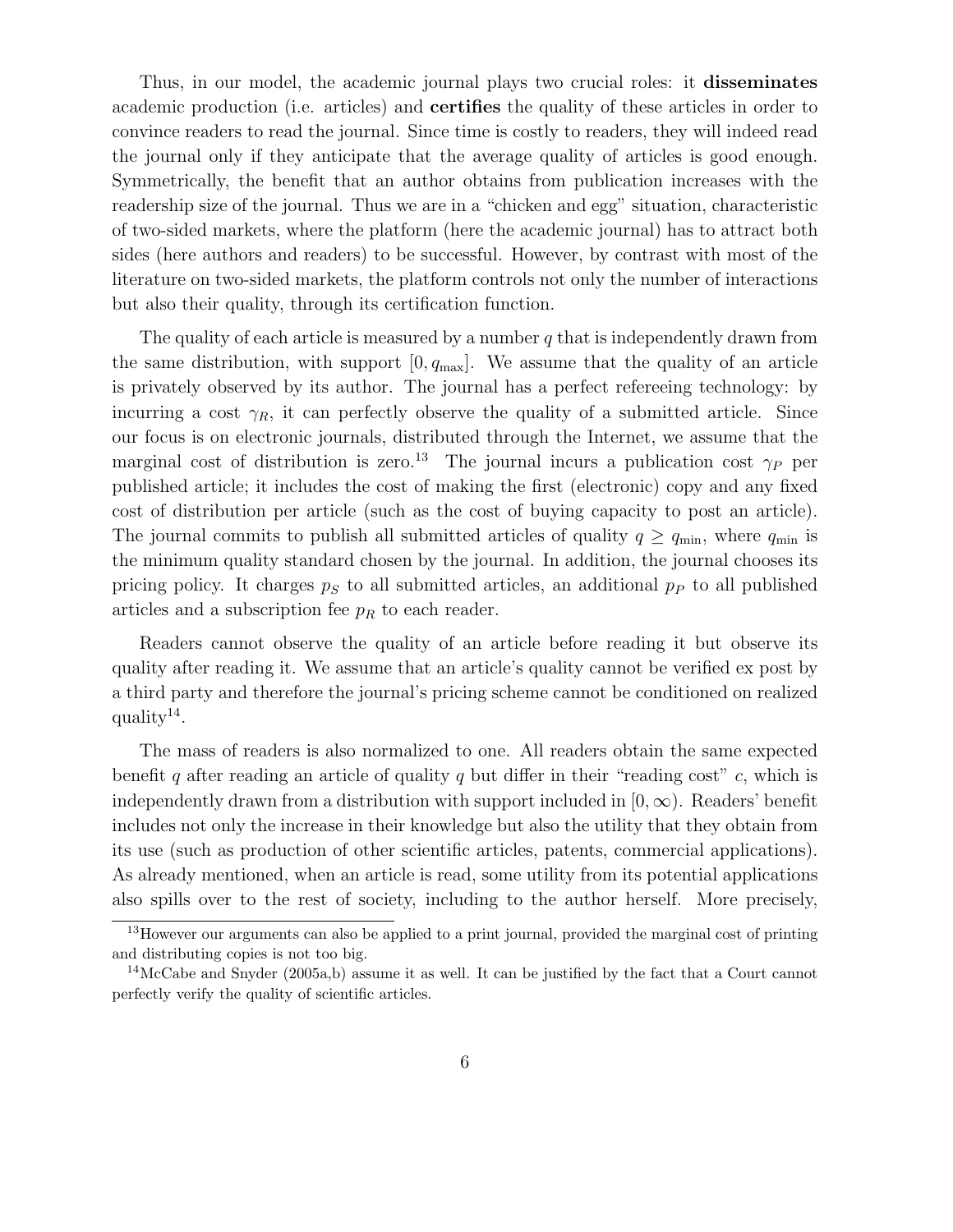when an article of quality q is published by the journal, the total (that is, monetary and non-monetary) benefit that the author obtains is given by

### $u + \alpha_A q n_R$

where  $u(> 0)$  and  $\alpha_A(> 0)$  are constants and  $n_R$  represents the number of readers. u is a fixed component: it corresponds to the utility from having one article published in the journal. For instance, if a tenure decision depends solely on the number of articles published in particular journals, a tenure-track professor derives some utility from publishing her article in those journals, this independently of the quality of the article.<sup>15</sup> By contrast,  $\alpha_A q n_R$  is a variable component: it depends on the quality of the article. We interpret  $qn<sub>R</sub>$  as the impact of the article, proportional to the number of subsequent citations or to the number of patents that are subsequently based on the article. The constant  $\alpha_A(>0)$ measures the strength of the relation between publication impact and authors' utility. A similar term  $\alpha_S q n_R$  with  $\alpha_S$ (> 0) represents the benefit that spills over to the rest of society. We denote by  $\alpha = \alpha_A + \alpha_S$  the total externality term.

The timing of the game is as follows:

- 1. The journal announces its editorial policy  $(q_{\min})$  and its prices  $(p_S, p_P, p_R)$ .
- 2. Authors decide whether or not to submit their articles to the journal.
- 3. The journal referees all submitted articles and accepts or rejects each of them.
- 4. Readers decide whether or not to buy the journal and read the articles.

Since both the author and the journal perfectly observe the quality  $q$  of a submitted article, the author perfectly knows whether or not her article will be accepted. Therefore, if  $q < q_{\text{min}}$  and  $p_S > 0$ , she will not submit the article. By contrast, if  $q > q_{\text{min}}$ , the article will be accepted and she will have to pay the author fee  $p_A(\equiv p_S + p_P)$ . This implies an indeterminacy between  $p_S$  and  $p_P$ : only  $p_A$  matters. The fact that only articles of quality superior to  $q_{\min}$  are submitted in our model<sup>16</sup> also implies that what matters for the journal is only the sum of the publication cost per article  $(\gamma_P)$  and the refereeing cost per article  $(\gamma_R)$ , not its composition. Let  $\gamma \equiv \gamma_P + \gamma_R$ . We assume  $\gamma > u$ , implying that even when the reading cost is zero, publishing the lowest quality article (i.e. the one with  $q = 0$ ) is not socially optimal. This assumption captures the certification role of the academic journal: by rejecting articles of low quality, the journal allows readers to concentrate on important articles and avoid proliferation of bad ones.

 $15u$  can also represent recognition from non-peers who do not read the journal.

<sup>&</sup>lt;sup>16</sup>We assume however that the journal commits to effectively referee all submitted articles.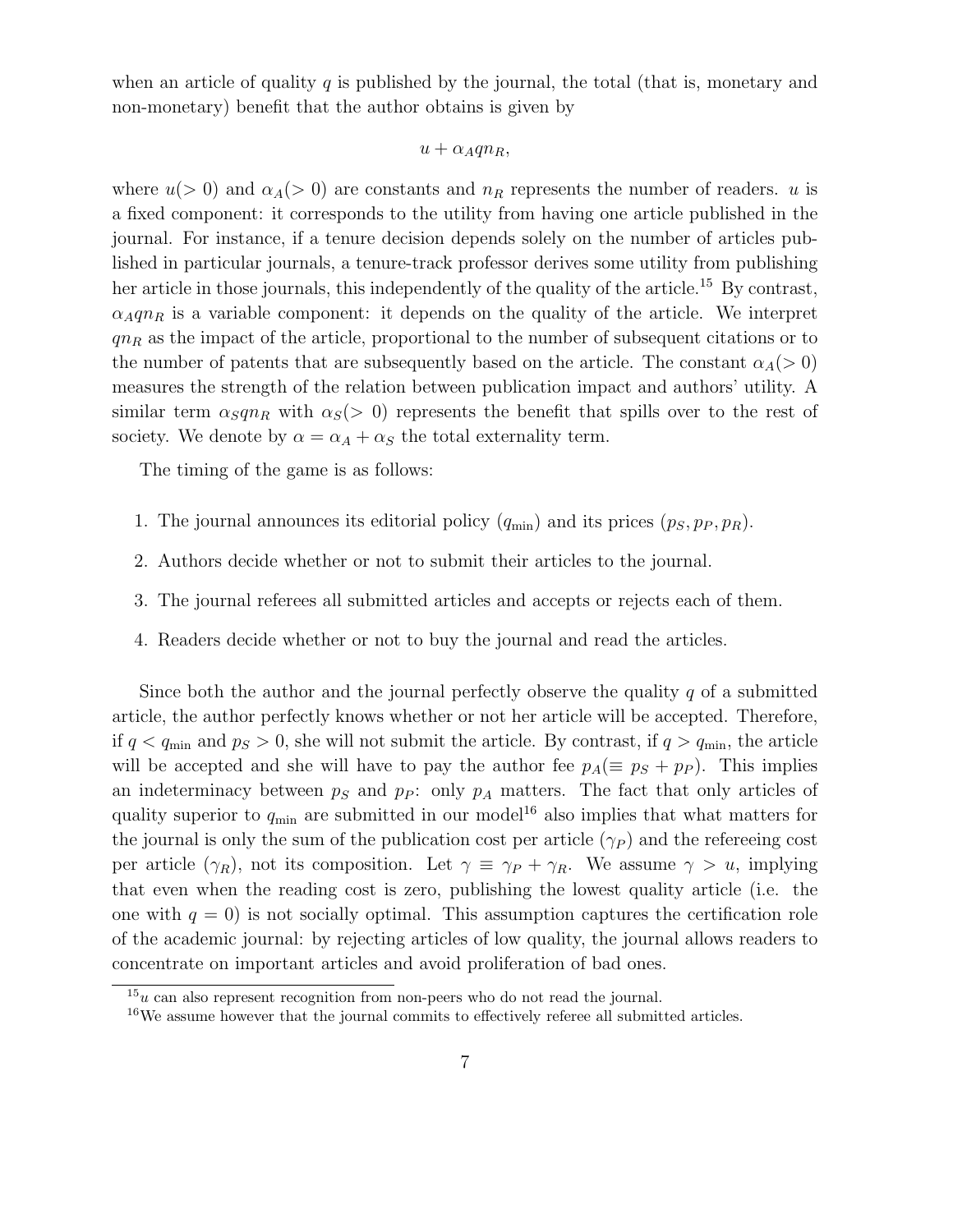In summary, when an article is published in the journal, its author gets a fixed utility u while the journal incurs a fixed cost  $\gamma(> u)$ . When an article of quality q is read by a reader of cost c, the reader gets net utility  $(q - c)$ , and the rest of society (including the author) gets utility  $\alpha q$ .

Each potential reader decides whether to read the journal or not, based on his expectation of the quality of published articles and on his (unit) cost of reading c. If the  $n_A$ best articles are published, the net utility of a reader of cost  $c$  is:

$$
U_R = n_A [Q^a(n_A) - c] - p_R,
$$

where  $Q^a(n_A)$  is the (anticipated) average quality of the articles published in the journal.<sup>17</sup> This average quality can be inferred perfectly from the minimum quality standard  $q_{\min}$ announced by the journal. Indeed, let us denote by  $q(n_A)$  the  $n_A$ -th quantile of the distribution of articles' qualities (ranked by decreasing quality:  $q(\cdot)$  is thus decreasing). This distribution is supposed to be common knowledge. We have by definition:

$$
\Pr(q \ge q(n_A)) = n_A,\tag{1}
$$

$$
Q^{a}(n_{A}) = \frac{\int_{0}^{n_{A}} q(x)dx}{n_{A}},
$$
\n(2)

while

$$
q_{\min} = q(n_A). \tag{3}
$$

Similarly the number  $n_R$  of readers can be perfectly anticipated by authors, since the distribution of readers' costs is also supposed to be common knowledge. Let  $c(n_R)$ denote the  $n_R$ -th quantile of the cost distribution (ranked by increasing cost:  $c(\cdot)$  is thus increasing). We have by definition:

$$
\Pr(c \le c(n_R)) = n_R. \tag{4}
$$

Moreover the utility of the marginal reader is zero, and thus:

$$
n_A[Q^a(n_A) - c(n_R)] = p_R. \tag{5}
$$

Thus knowing  $q_{\min}$  and  $p_R$  (and the distributions of costs and qualities) each author can infer the number  $n_A$  of published articles, the average quality  $Q^a(n_A)$  of these published articles, and thus by (5) the number of readers. Figure 1 describes the journal as a platform mediating authors and readers.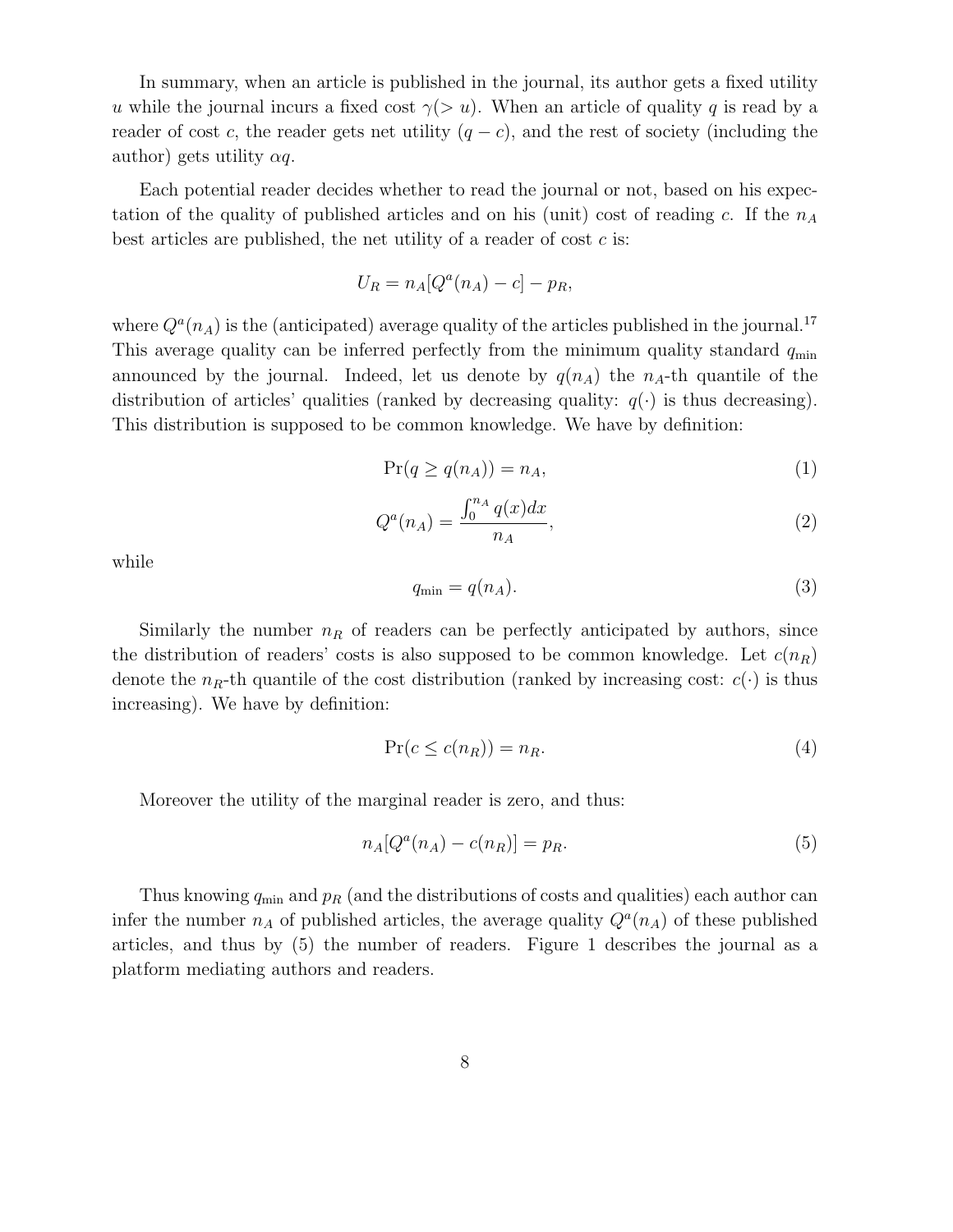

**Figure 1:** The journal as a platform.

# **3 The first-best allocation**

In this section, we derive the first-best outcome, that would be implemented by a social planner who could choose who reads the journal and which articles are published. Obviously, if there are  $n_A$  articles published and  $n_R$  readers, efficiency requires that these are the articles with the highest qualities  $(q \geq q(n_A))$  and the readers with the lowest costs  $(c \leq c(n_R))$ . Social welfare, denoted by  $W(n_A, n_R)$  is then given by:

$$
W(n_A, n_R) \equiv (1+\alpha)n_R \int_0^{n_A} q(x)dx - n_A(\gamma - u) - n_A \int_0^{n_R} c(y)dy.
$$
 (6)

In formula  $(6)$ , the first term represents social benefit (readers  $+$  authors  $+$  the rest of society) when the  $n_A$  best articles are published and read by the  $n_R$  most efficient readers, the second term represents the total cost of publishing the journal, minus the total fixed benefit of authors and the last term represents the aggregate cost of reading the journal.

We assume that the parameters are such that the maximum of  $W$  is interior: the proportion of published articles is strictly between 0 and 1. Then, from the first order condition with respect to  $n_A$ , we have:

$$
(1+\alpha)n_Rq(n_A) = (\gamma - u) + \int_0^{n_R} c(y)dy.
$$
 (7)

Given that the  $n_R$  readers with  $c \leq c(n_R)$  read the journal, condition (7) means that the optimal number of articles published,  $n_A$ , is determined by equalizing the social marginal

<sup>&</sup>lt;sup>17</sup>This formula presumes that the readers who subscribe to the journal read all the articles it contains. It is indeed optimal for them to do so since the cost of reading articles is proportional to the number of articles and articles' qualities are indistinguishable a priori. Our analysis could be extended to the case where partial reading can be optimal because reading cost is strictly convex in the number of articles or because the journal signals the quality of published articles by ranking them ("lead" article).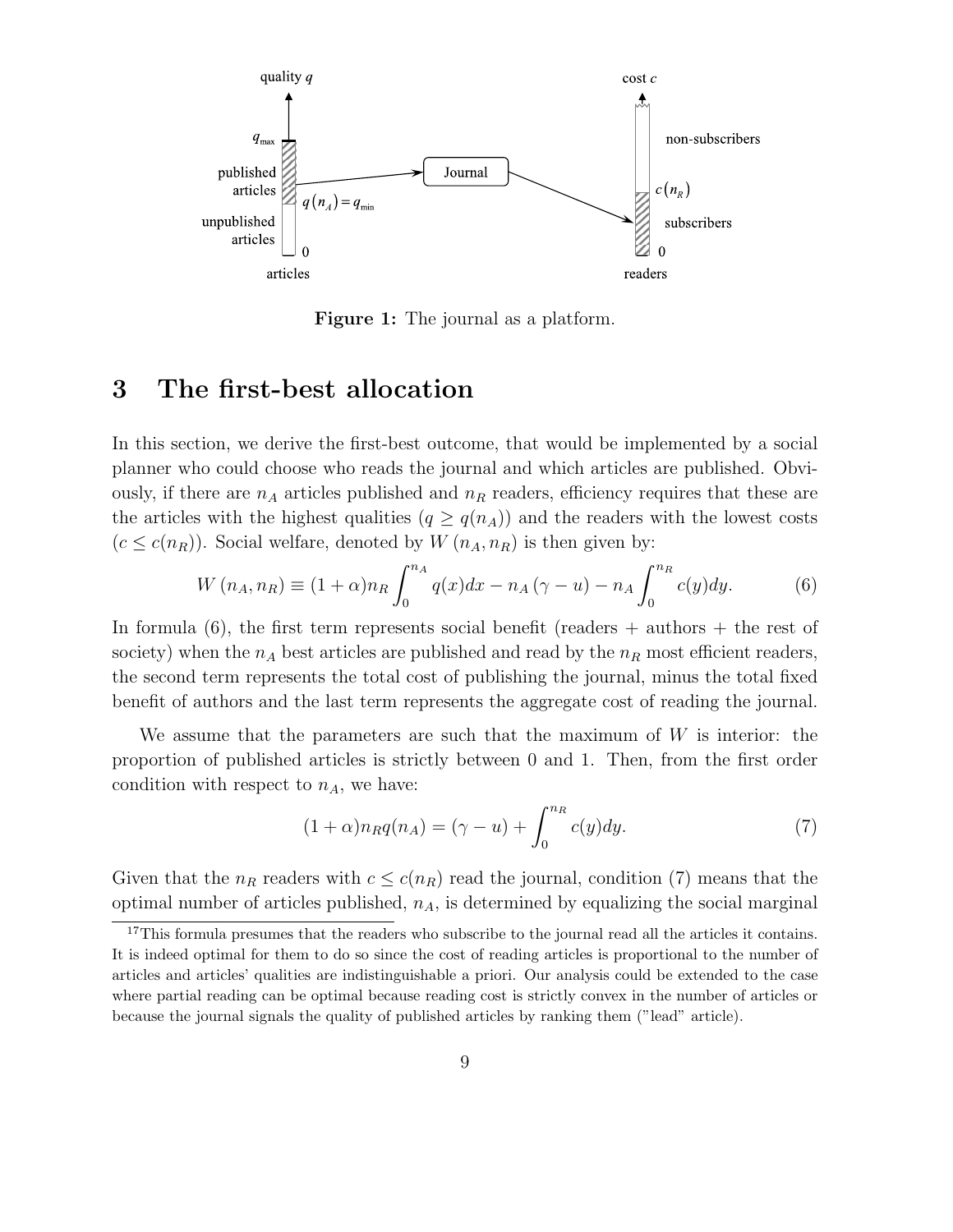benefit from publishing an article of quality  $q(n_A)$ , i.e.  $(1 + \alpha)n_Rq(n_A)$ , to the social marginal cost, which is equal to the sum of the net cost of publishing an article ( $\gamma - u$ ) and the aggregate cost of reading an article  $\int_0^{n_R} c(y) dy$ . (7) can be rewritten as:

$$
(1+\alpha)q(n_A) = \frac{\gamma - u}{n_R} + C^a(n_R), \tag{8}
$$

where

$$
C^{a}(n_{R}) = \frac{\int_{0}^{n_{R}} c(y) dy}{n_{R}}
$$

denotes the average cost of readers.

From the first order condition with respect to  $n<sub>R</sub>$ , we have:

$$
(1+\alpha)\int_0^{n_A} q(x)dx = n_A c(n_R). \tag{9}
$$

Given that the  $n_A$  articles with quality  $q \geq q(n_A)$  are published by the journal, condition (9) means that the optimal number of readers is determined by equalizing the social benefit from having one additional reader to the total cost of reading incurred by this marginal reader. (9) is equivalent to

$$
(1+\alpha)Q^a(n_A) = c(n_R). \tag{10}
$$

Since the externality term  $\alpha$  is positive, condition (10) implies that for the marginal reader, the average utility from reading an article of the journal is lower than her cost of reading it. Thus, as we shall see below, the marginal reader should be subsidized. This is because she generates positive externalities on the rest of society by increasing the impact of articles and/or the number of innovations derived from them. Let  $\left(n_A^{FB}, n_B^{FB}\right)$  denote the first-best allocation, characterized by (8) and (10).

We now study the minimum quality standard  $q_{\min}^{FB}$  and the prices  $(p_A^{FB}, p_R^{FB})$  that implement the first-best outcome  $\left(n_A^{FB}, n_R^{FB}\right)$  when the social planner has to satisfy the participation constraints for both authors and readers. Obviously,  $q_{\min}^{FB}$  must be equal to  $q(n_A^{FB})$ . Given  $n_R$ , let  $U_A(n_A : n_R)$  denote the utility that the  $n_A$ th author derives from publishing her article in the journal. We have:

$$
U_A(n_A : n_R) = \alpha_A q(n_A) n_R + u - p_A.
$$
 (11)

In order to induce the submission of all articles of quality superior to  $q(n_A^{FB})$ , the following constraint must be satisfied:

$$
(PC_A) U_A(n_A^{FB}:n_B^{FB}) = \alpha_A q(n_A^{FB})n_B^{FB} + u - p_A \ge 0;
$$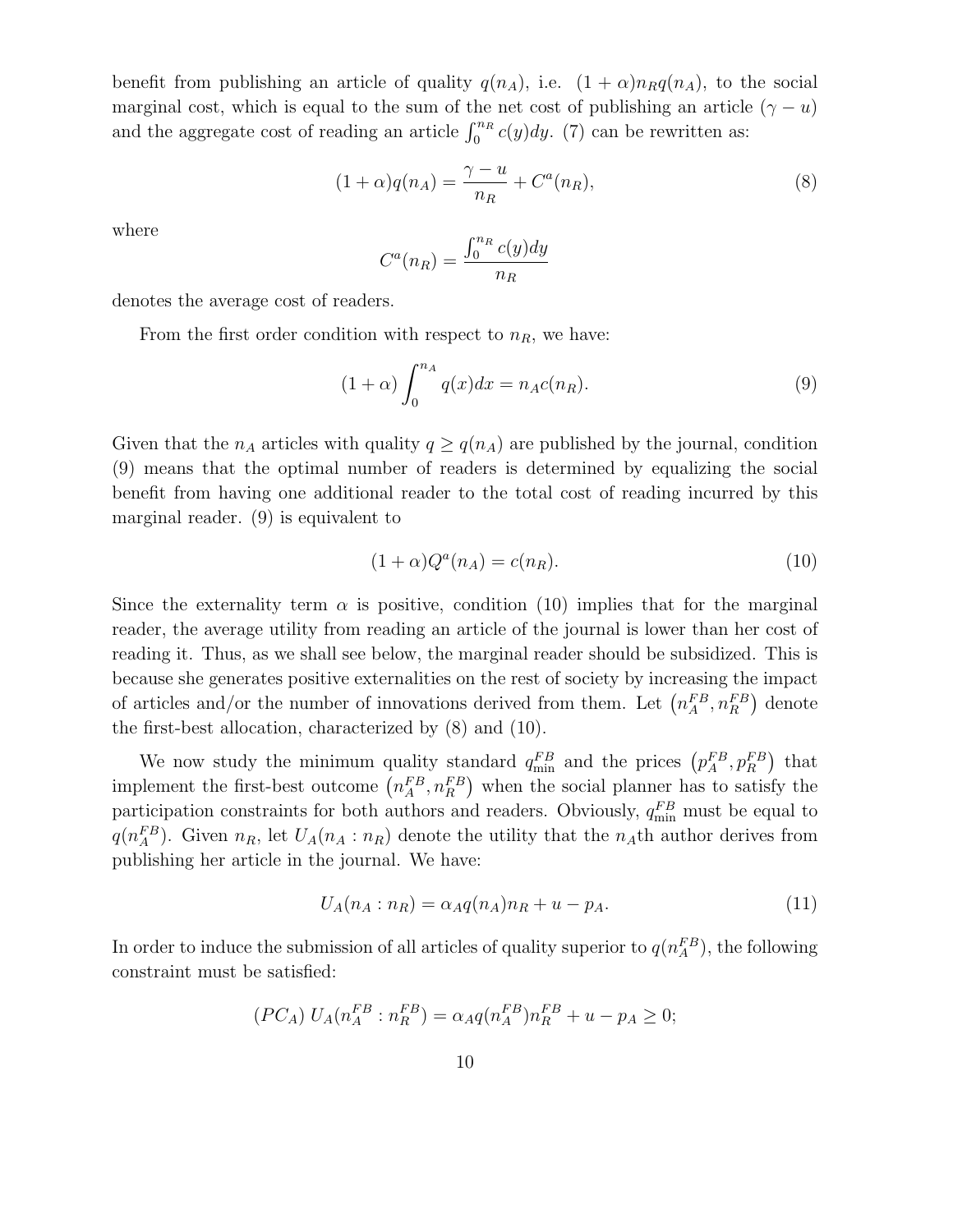which is equivalent to

$$
p_A \le \alpha_A q (n_A^{FB}) n_R^{FB} + u \equiv p_A^{\max}.
$$

Given  $n_A$ , let  $U_R(n_R : n_A)$  denote the utility that the  $n_R$ th reader derives from subscribing to (and reading) the journal. We have:

$$
U_R(n_R : n_A) = [Q^a(n_A) - c(n_R)] n_A - p_R.
$$
\n(12)

In order to align each reader's incentive to subscribe to the journal (and to read it) with the social incentive (i.e. in order to induce only those with  $c \leq c(n_R^{FB})$  to subscribe to the journal), the following incentive constraint<sup>18</sup> has to be satisfied for the marginal reader:

$$
(IC_R) U_R(n_R^{FB} : n_A^{FB}) = [Q^a(n_A^{FB}) - c(n_R^{FB})] n_A^{FB} - p_R = 0,
$$

which is equivalent to

$$
p_R = \left[Q^a(n_A^{FB}) - c(n_R^{FB})\right] n_A^{FB} \equiv p_R^{FB}.
$$

From (10), we have

$$
p_R^{FB} = -\alpha Q^a (n_A^{FB}) n_A^{FB} < 0. \tag{13}
$$

Therefore  $p_R^{FB}$  must be strictly negative. By contrast,  $p_A^{FB}$  can be strictly positive: this is because an author derives a strictly positive utility from publishing her article in the journal but incurs no submission cost. This implies that charging a small (but positive) price is compatible with the submission of all articles of quality higher than  $q(n_A^{FB})$ . In fact, any  $p_A \leq p_A^{\text{max}}$  achieves it. By contrast, each reader must incur a cost of reading the journal. Since reading generates positive externalities to the rest of society, it is optimal to subsidize readers by charging a subscription price that is lower than the marginal distribution cost. For an electronic journal, this distribution cost is zero, so that the subscription price must be negative. Summarizing, we have:

**Proposition 1** (First-best) (i) The first-best allocation  $(n_A^{FB}, n_R^{FB})$  is characterized by:

$$
(1+\alpha)q(n_A) = \frac{\gamma - u}{n_R} + C^a(n_R),
$$

$$
(1+\alpha)Q^a(n_A) = c(n_R).
$$

(ii) To implement the first-best allocation, the social planner has to choose a minimum quality standard equal to  $q_{\min}^{FB} \equiv q(n_A^{FB})$  and prices  $(p_A^{FB}, p_B^{FB})$  satisfying

$$
p_A^{FB} \le \alpha_A q (n_A^{FB}) n_R^{FB} + u \equiv p_A^{\max}; \ p_R^{FB} = -\alpha Q^a (n_A^{FB}) n_A^{FB}.
$$

Therefore, the subscription price must be strictly negative.

<sup>18</sup>We call it an incentive constraint instead of calling it a participation constraint since a participation constraint is usually defined by an inequality.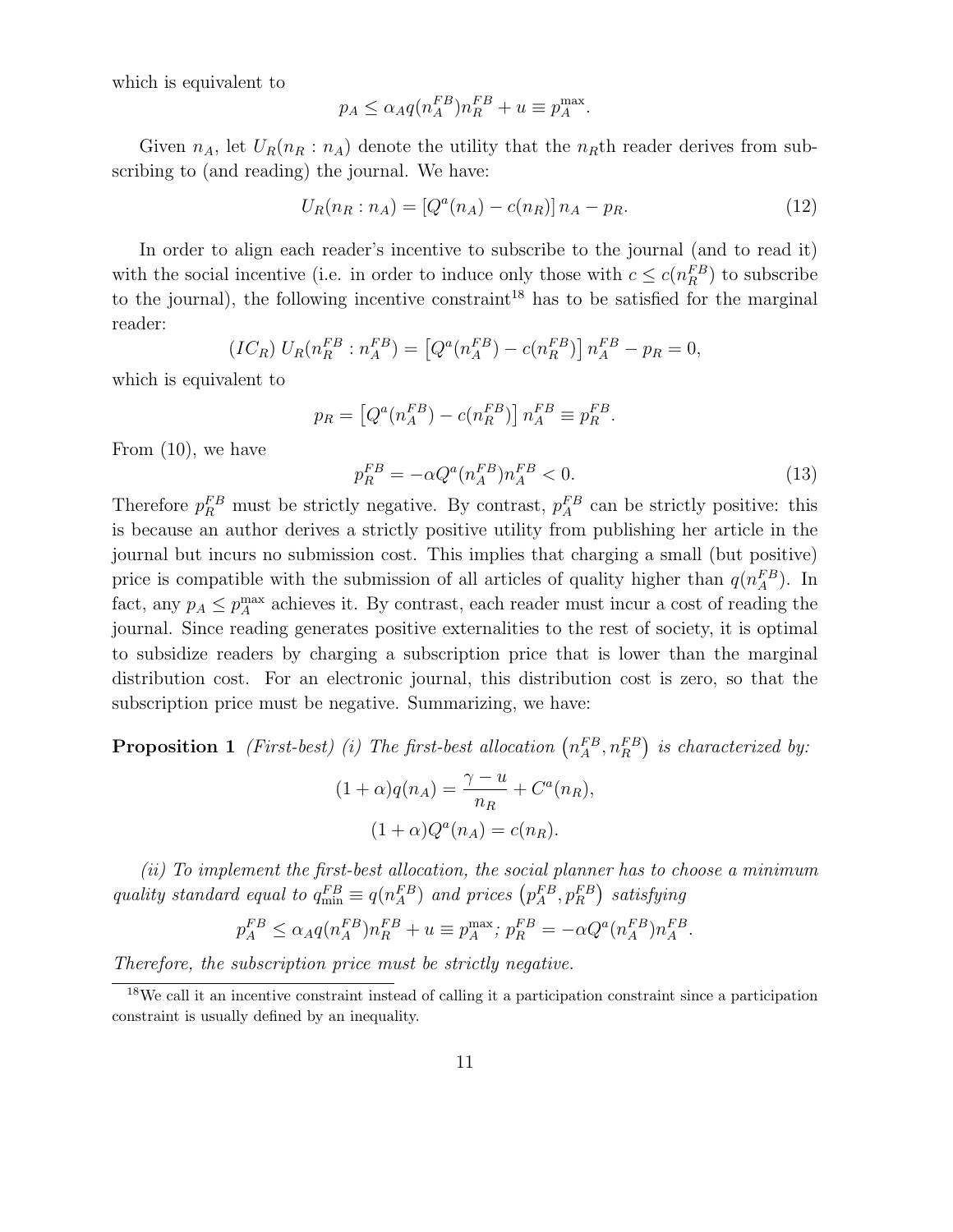# **4 The second-best allocation**

In the previous analysis of the first-best allocation we have made the somewhat implausible assumption that the social planner could induce a marginal reader of type  $c(n_R^{FB})$  to read the journal by subsidizing it. However, charging a negative subscription price would not, in practice, necessarily induce the marginal reader to read the journal. This is because it is hard to monitor whether or not someone effectively reads the journal. Consequently, a negative subscription price would induce fake readers who have no or very weak interest in reading the journal to subscribe to it only to obtain the subsidy. Therefore, we consider here the second-best outcome in which the social planner is constrained to charge a non negative subscription price  $(p_R \geq 0)$ .

Given  $p_R$ , the marginal reader is determined by

$$
U_R(n_R : n_A) = \int_0^{n_A} q(x) dx - c(n_R) n_A - p_R = 0.
$$

Therefore, requiring  $p_R \geq 0$  is equivalent to requiring

$$
c(n_R)n_A \le \int_0^{n_A} q(x)dx.
$$
\n(14)

Hence, in the second best outcome, the social planner maximizes  $W(n_A, n_R)$  subject to (14). Again we assume that the parameters are such that in the (second-best) optimum, the proportion of published articles is strictly between 0 and 1. Define  $L^{SB} = W \lambda_1$  [ $c(n_R)n_A - \int_0^{n_A} q(x)dx$ ] where  $\lambda_1(\geq 0)$  represents the Lagrange multiplier associated with (14). The first-order conditions with respect to  $n_A$  and  $n_R$  are:

$$
(1+\alpha)n_Rq(n_A) = (\gamma - u) + \int_0^{n_R} c(y)dy + \lambda_1[c(n_R) - q(n_A)]; \qquad (15)
$$

$$
(1+\alpha)\int_0^{n_A} q(x)dx = n_A c(n_R) + \lambda_1 c'(n_R)n_A.
$$
 (16)

When condition (14) binds, we find from (16)

$$
\lambda_1 = \frac{\alpha c(n_R)}{c'(n_R)} > 0.
$$

Inserting  $\lambda_1 = \frac{\alpha c(n_R)}{c'(n_R)}$  into (15) gives

$$
(1+\alpha)n_Rq(n_A) = (\gamma - u) + \int_0^{n_R} c(y)dy + \frac{\alpha c(n_R)}{c'(n_R)} [c(n_R) - q(n_A)] \tag{17}
$$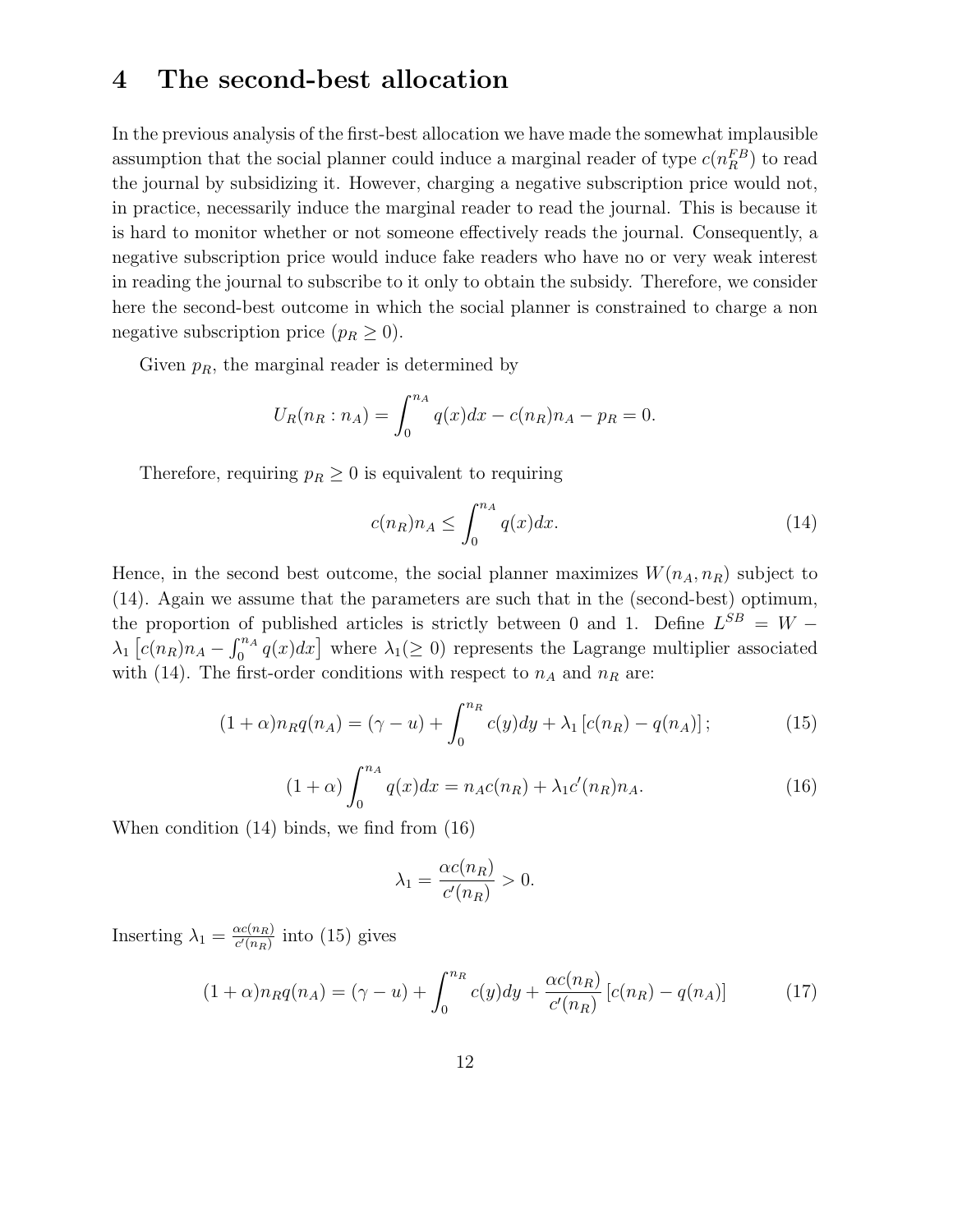The fact that (14) binds implies that

$$
c(n_R) = Q^a(n_A). \tag{18}
$$

In other words, the marginal reader's reading cost is equal to the average quality of the articles published in the journal. This, together with  $Q^{a}(n_A) > q(n_A)$  implies that when we compare  $(7)$  with  $(15)$ , the social marginal cost of publishing one more article is larger in the second-best allocation than in the first-best (this is because the additional term  $\lambda_1$  [c(n<sub>R</sub>) – q(n<sub>A</sub>)] is positive). Similarly, comparing (9) with (16) shows that the social marginal cost of having one more reader is larger in the second-best than in the first-best. Let  $(n_A^{SB}, n_B^{SB})$  denote the second-best allocation, characterized by (17) and (18). The previous arguments imply that  $n_A^{FB} > n_A^{SB}$  and  $n_R^{FB} > n_R^{SB}$ , at least if W is quasi concave. These inequalities will be established formerly in Section 6, in the case of iso-elastic distribution functions.

Let  $(p_A^{SB}, p_B^{SB})$  denote a price vector implementing  $(n_A^{SB}, n_B^{SB})$  when the social planner chooses the quality standard  $q^{SB} \equiv q(n_A^{SB})$ . Since (14) binds, we have  $p_R^{SB} = 0$ . Therefore, open-access is second-best optimal.  $p_A^{SB}$  has to satisfy the participation constraint of the marginal author, implying :

$$
p_A^{SB} \le \alpha_A q (n_A^{SB}) n_R^{SB} + u.
$$

**Proposition 2** (Second-best) When a negative subscription price is not feasible:

(i) Open-access is socially optimal.

(ii) In this case, the second-best allocation  $(n_A^{SB}, n_B^{SB})$  is characterized by (17) and (18). In particular, the marginal reader's cost is equal to the average quality of published articles.

(iii) If W is quasi-concave in  $(n_A, n_B)$  then the second-best allocation involves less publications and less readers than the first-best:  $n_A^{SB} < n_A^{FB}$  and  $n_R^{SB} < n_R^{FB}$ .

Proposition 2 characterizes the situations where open-access is optimal: when the positive externalities generated by readers (for instance through the innovations derived from academic articles) exceed the cost of distributing articles (which is zero for an Internet journal) and when subsidizing reading is not feasible (so that the first-best is not attainable), it is optimal to charge a zero subscription price. This reduces the number of readers with respect to the first-best allocation, which in turn reduces the net social benefit from publishing an article. Therefore the minimum quality standard is higher in the secondbest allocation than in the first-best. Note that the second-best allocation coincides with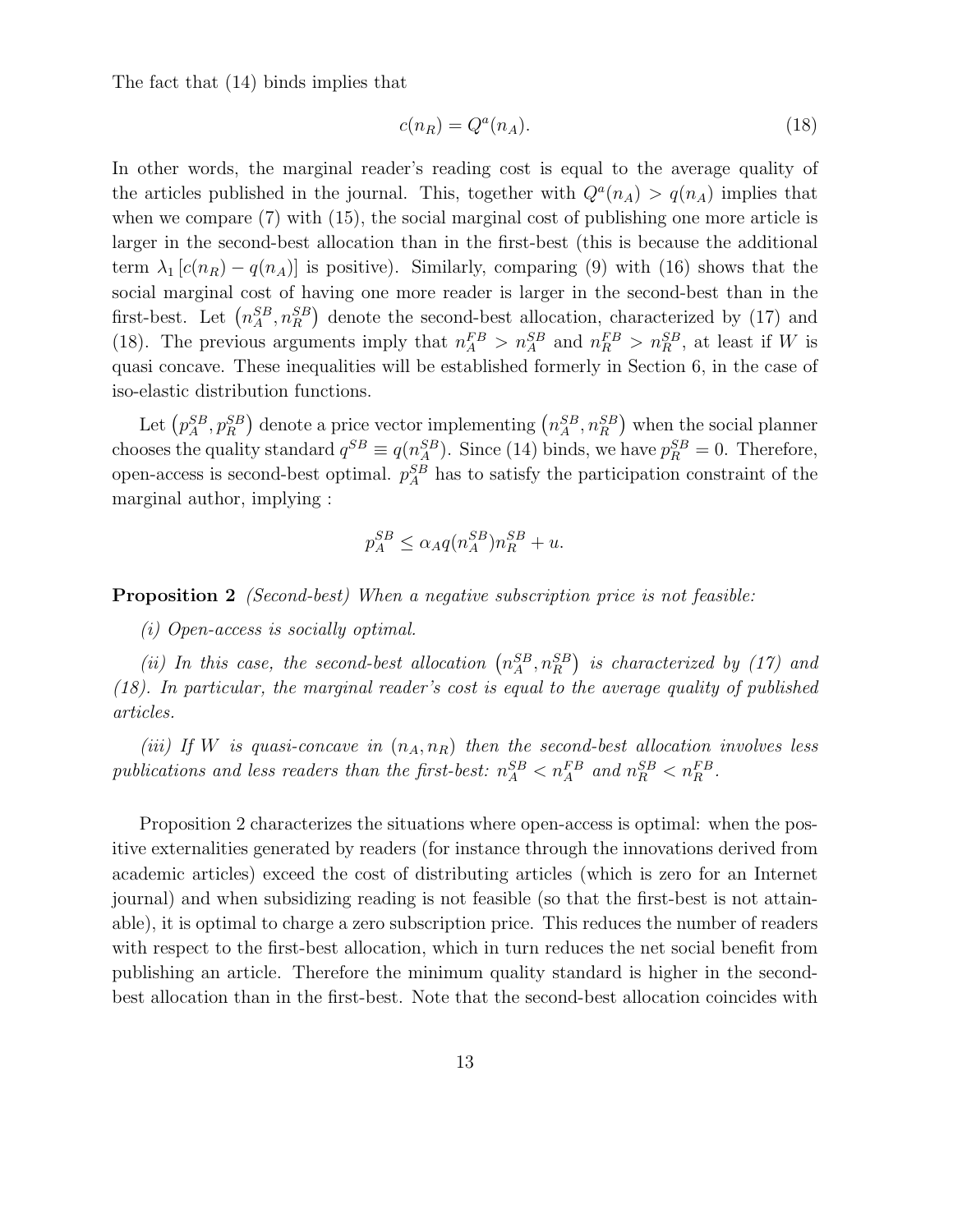the Ramsey optimum as long as the marginal author's benefit from publication is larger than  $\gamma$ <sup>19</sup> Figure 2 describes the first-best and the second-best allocations.



**Figure 2:** The first-best  $(FB)$  and the second-best  $(SB)$  allocations. The shaded area corresponds to the region  $p_R \geq 0$  (non negative reader price).

# **5 Positive analysis**

In this section, we adopt a positive viewpoint and analyze the consequences of the move from reader-pays to open access for a not-for-profit journal run by an academic association. If the objective of the association were to maximize social welfare, this move would lead to the (second best) social optimum. However the association is likely to pursue its own objective. We consider two possibilities for the objective function of the association: the total utility of the readers<sup>20</sup> (in this section) or the impact of the journal (in Section 7.2). Our main result, that open- access is likely to lead to a decrease in the quality of academic

 $19$ In footnote 29, we give the condition under which the marginal author's benefit from publication is larger than  $\gamma$  for an open access not-for profit journal, in the case of iso-elastic distribution functions. We also show later on that the journal's quality is higher under the second-best than under the open access not-for-profit journal. Thus, if the condition holds, the marginal author's benefit is larger than  $\gamma$  in the second-best as well.

 $20$ We here have in mind a situation in which the association maximizes its members' utilities and one becomes a member by subscribing to its journal. In a more general framework, the association would internalize some fraction of authors' utilities as well, since some members are also authors. Our formulation here captures in a simple way the bias in the objective of the association toward the readers, as compared with that of the social planner.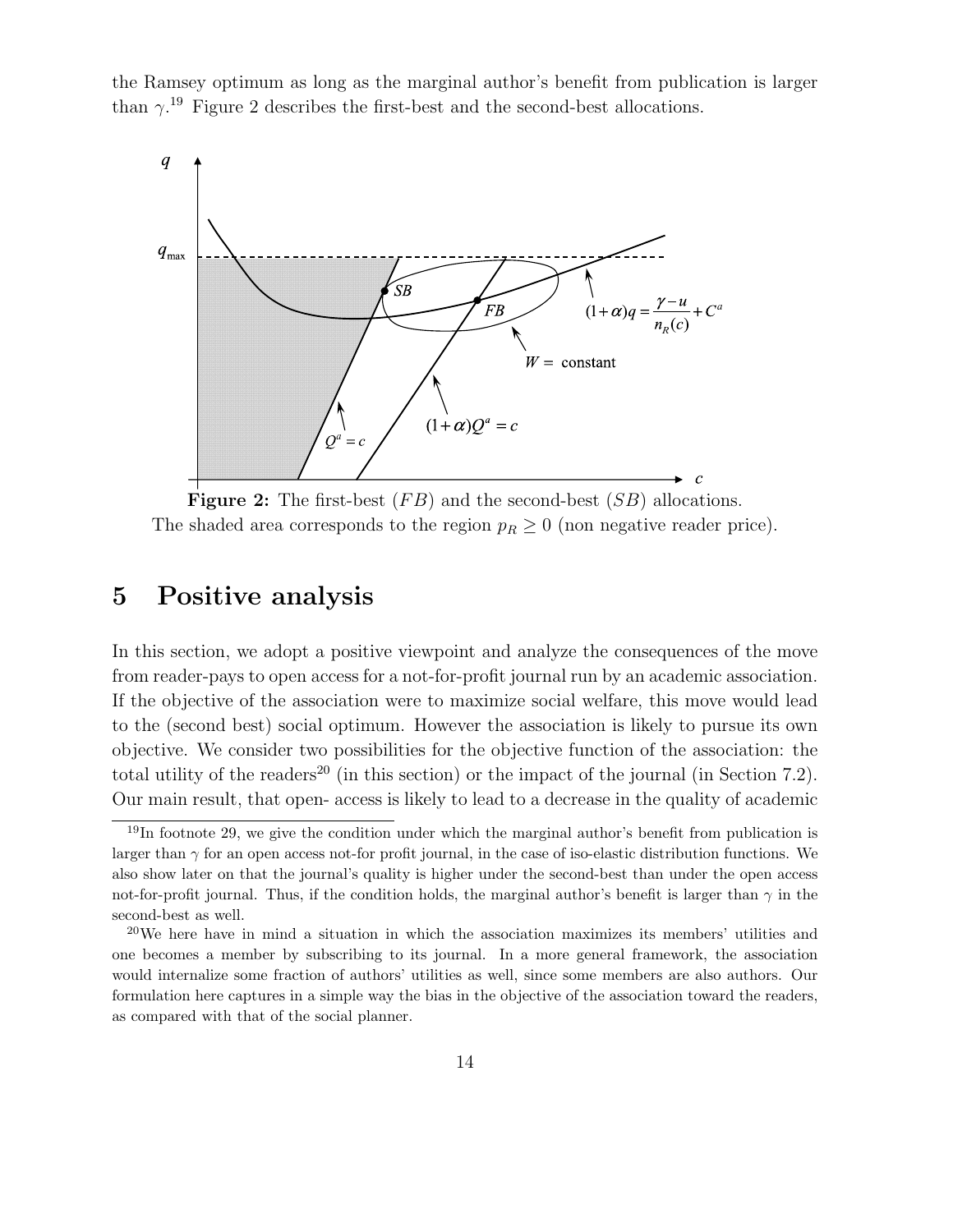journals, holds for both objective functions. We start (in Section 5.1) by explaining the basic intuition behind this result, and then characterize formally the outcomes under reader-pays  $(RP)$  and open access  $(OA)$ .

### **5.1 The basic intuition**

Recall that the readership of the journal is determined by the indifference of the marginal reader:

$$
U_R(n_R : n_A) \equiv [Q^a(n_A) - c(n_R)] n_A - p_R = 0.
$$

In the reader-pays model, the author fee is zero, and the budget breaking condition of the journal is

$$
p_R n_R \ge \gamma n_A.
$$

Eliminating  $p_R$  between these two conditions, we obtain the inequality characterizing the feasible set of the journal in the reader-pays model:

$$
Q^{a}(n_A) \ge c(n_R) + \frac{\gamma}{n_R}.\tag{19}
$$

Note that the feasible set under open access (where  $p_R = 0$ ) corresponds to the same condition where  $\gamma$  is set equal to 0 (since  $\gamma$  is recovered by author fees) and the inequality is replaced by equality:

$$
Q^a(n_A) = c(n_R). \tag{20}
$$

Since  $\gamma > 0$ , we see that in order to attract the same number of readers, a RP journal has to offer a higher quality than an OA journal. This is the basic intuition behind our main result: the RP model imposes more discipline on quality choice.

Figure 3 below represents the two feasible sets and the indifference curves of the association. Under fairly general conditions the optimal choice of the association will entail higher quality (and possibly larger readership) under reader-pays than under open access.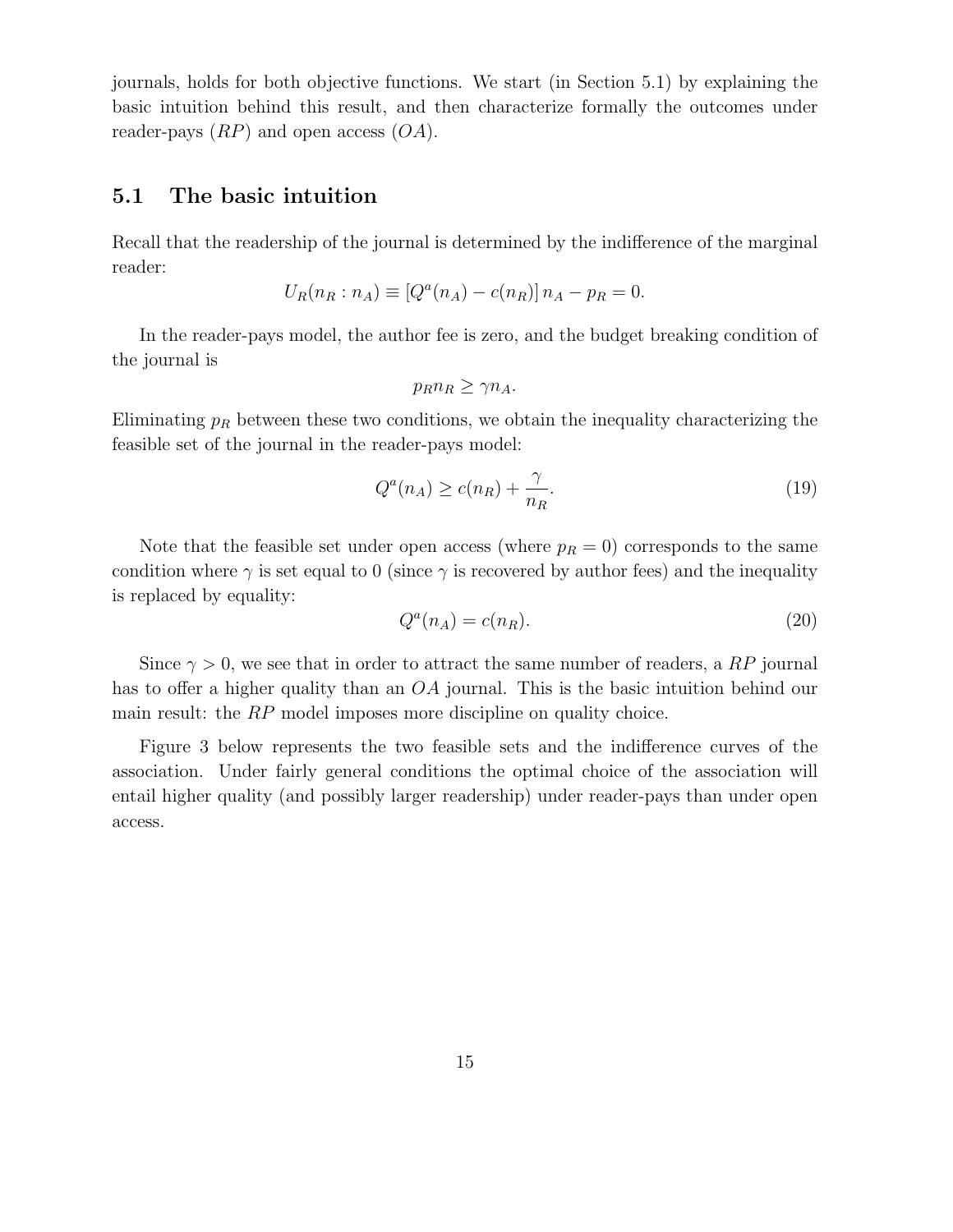



Of course, Figure 3 does not imply that open access always leads to a suboptimal level of quality. In fact, as we already noted, open access is indeed second best optimal when the association maximizes social welfare. This is why we now characterize formally the outcomes of reader-pays and open access, in order to compare them with the first best and second best outcomes. In this section, we consider that the association's objective is to maximize the sum of the readers' utilities given by:

$$
TUR = \int_0^{n_R} \{ [Q^a(n_A) - c(y)] n_A - p_R \} dy,
$$
\n(21)

where TUR means total utility of readers. Since  $n_R$  and  $p_R$  satisfy the indifference condition of the marginal reader, i.e.

$$
U_R(n_R : n_A) = [Q^a(n_A) - c(n_R)] n_A - p_R = 0,
$$

we can replace  $p_R$  by  $[Q^a(n_A) - c(n_R)] n_A$  in (21). We find:

$$
TUR(n_A, n_R) \equiv n_A \int_0^{n_R} \left[c(n_R) - c(y)\right] dy.
$$

## **5.2 Reader-pays**

As we already saw, the feasible set of a reader-pays journal is characterized by:

$$
c(n_R) + \frac{\gamma}{n_R} \le Q^a(n_A). \tag{22}
$$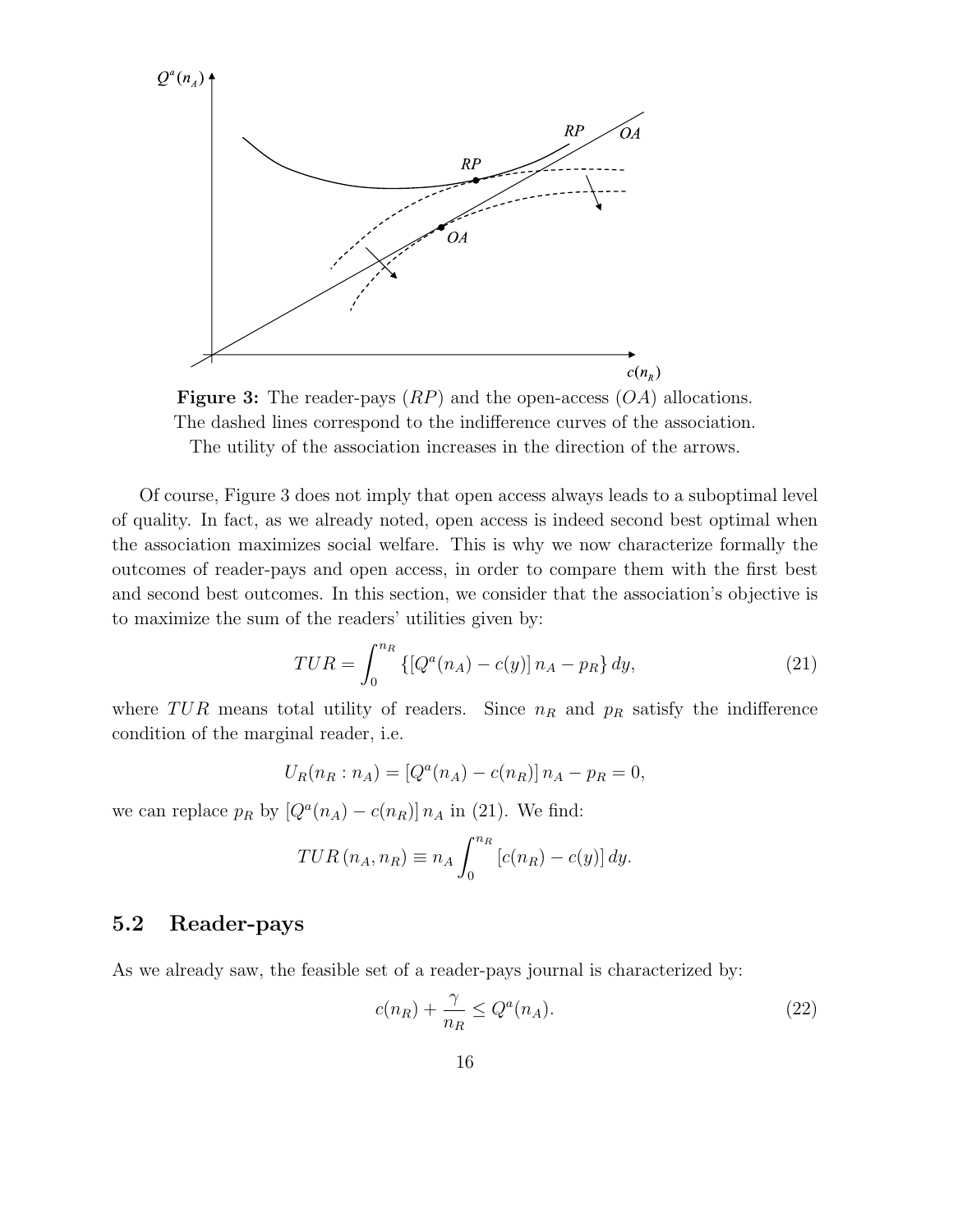The left-hand side of (22) is U-shaped in  $n_R$ . If its minimum is higher than the maximum quality  $q_{\text{max}}$ , the feasible set is empty. We have therefore to assume that  $q_{\text{max}}$ is large enough to avoid this problem. In this case, for a given  $n_A$ , there may be two values of  $n_R$  that satisfy (22) with an equality: it is always optimal to choose the highest.

Therefore, the association maximizes  $TUR(n_A, n_R)$  with respect to  $(n_A, n_R)$  subject to (22). Define  $L^{RP} = TUR - \lambda_2 \left[ n_A c(n_R) n_R + \gamma n_A - n_R \int_0^{n_A} q(x) dx \right]$  where  $\lambda_2$  represents the Lagrangian multiplier associated with (22). Then, the first-order conditions with respect to  $n_A$  and  $n_R$  are given by:

$$
\int_0^{n_R} [c(n_R) - c(y)] dy = \lambda_2 [c(n_R) n_R + \gamma - n_R q(n_A)], \qquad (23)
$$

and:

$$
n_A n_R c'(n_R) = \lambda_2 \left[ n_A c(n_R) + n_A c'(n_R) n_R - \int_0^{n_A} q(x) dx \right].
$$
 (24)

Since (22) is binding at the optimum, we have

$$
c(n_R)n_R + \gamma = n_R Q^a(n_A). \tag{RP}
$$

From  $(RP)$ ,  $(23)$  and  $(24)$ , we obtain:

$$
C^{a}(n_{R}) = q(n_{A}) + \frac{\gamma}{n_{R}} \left[ \frac{C^{a}(n_{R}) - c(n_{R})}{n_{R}c'(n_{R})} - 1 \right].
$$
 (25)

Let  $\left(n_A^{RP}, n_B^{RP}\right)$  denote the association's optimal choice under the reader-pays model. It is characterized by  $(RP)$  and  $(25)$ . Since  $c'(n_R) > 0$  and  $C^a(n_R) < c(n_R)$ ,  $(25)$  implies that  $C^a(n_R) < q(n_A)$ . Similarly, (RP) implies that  $Q^a(n_A) > c(n_R)$ .

**Proposition 3** (not-for-profit and reader-pays) Consider a not-for-profit journal run by an association maximizing the total utility of its readers. Under reader-pays, the allocation chosen by the association  $\left(n_A^{RP}, n_R^{RP}\right)$  is characterized by  $(RP)$  and  $(25)$ . In particular:

- the average quality of published articles is higher than the reading cost of the marginal reader, and
- the average reading cost is lower than the quality of the marginal article.

### **5.3 Open access**

Before studying open access, we note first that in our model, the association maximizing readers' utilities prefers open access to reader-pays as long as the marginal author's benefit from publication is larger than  $\gamma$ <sup>21</sup>. The association can at least choose the same quality

 $^{21}$ In footnote 29, we give the condition that makes the marginal author's benefit under open access larger than  $\gamma$ , in the case of the iso-elastic distribution functions.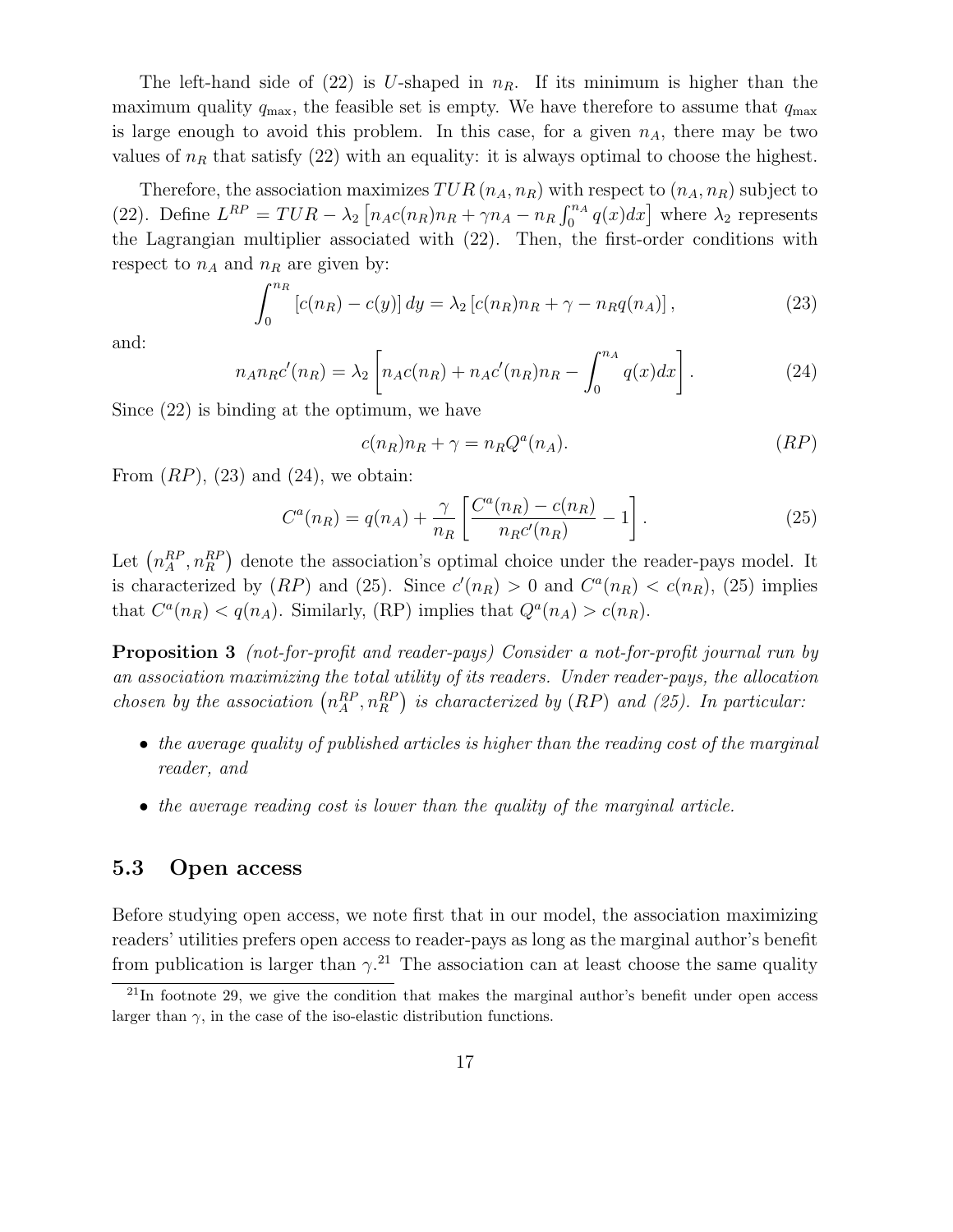standard that is chosen under reader-pays: then the move to open access increases the number of readers and hence increases the sum of readers' utilities.<sup>22</sup> This argument also shows that the association prefers open access to any hybrid model in which the journal combines author fees with a positive subscription price.

We now consider open-access  $(p_R = 0)$ . This, together with  $U_R(n_R : n_A) = 0$  implies:

$$
c(n_R)n_A = \int_0^{n_A} q(x)dx.
$$
 (OA)

The association maximizes  $TUR(n_A, n_R)$  with respect to  $(n_A, n_R, p_A)$  subject to  $(OA)$ , the budget breaking  $(BB)$  constraint:

$$
(p_A - \gamma)n_A \ge 0,\t\t(BB)
$$

and the authors' participation constraint:

$$
U_A(n_A : n_R) = \alpha_A q(n_A) n_R + u - p_A \ge 0.
$$
 (PC<sub>A</sub>)

Note that  $p_A$  does not appear in the objective of the association. Without loss of generality, we assume that the association selects the lowest price that is compatible with (BB), namely  $p_A = \gamma$ . In what follows, we study the association's choice of  $(n_A, n_B)$  assuming that  $(PC_A)$  is slack at  $p_A = \gamma$ .

Define  $L^{OA} = TUR - \lambda_3 \left[ c(n_R)n_A - \int_0^{n_A} q(x)dx \right]$  where  $\lambda_3$  represents the Lagrangian multiplier associated with  $(OA)$ . Then, the first-order conditions with respect to  $n_A$  and  $n_R$  are given by:

$$
\int_0^{n_R} [c(n_R) - c(y)] dy = \lambda_3 [c(n_R) - q(n_A)]; \qquad (26)
$$

$$
n_A n_R c'(n_R) = \lambda_3 n_A c'(n_R). \tag{27}
$$

From  $(26)$  and  $(27)$ , we obtain:

$$
q(n_A) = \frac{\int_0^{n_R} c(y) dy}{n_R} (\equiv C^a(n_R)).
$$
\n(28)

Let  $\left(n_A^{OA}, n_R^{OA}\right)$  denote the association's optimal choice under open access. It is characterized by  $(OA)$  and  $(28)$ .  $(OA)$  means that the average quality is equal to the reading cost of the marginal reader. In a somewhat symmetric fashion, condition (28) means that the average reading cost  $C^a(n_R)$  is equal to the quality of the marginal author's article.

<sup>&</sup>lt;sup>22</sup>However, we do not expect all incumbent journals to switch to the open access model in the real world because of the budget constraint of authors (which we did not model for simplicity). As Dewatripont et al. (2006) argue, unless a level-playing field is created for open access journals (in comparison with reader-pay journals), which requires policy makers to provide funding for publication costs, it seems infeasible that a large number of existing journals simultaneously move to open access.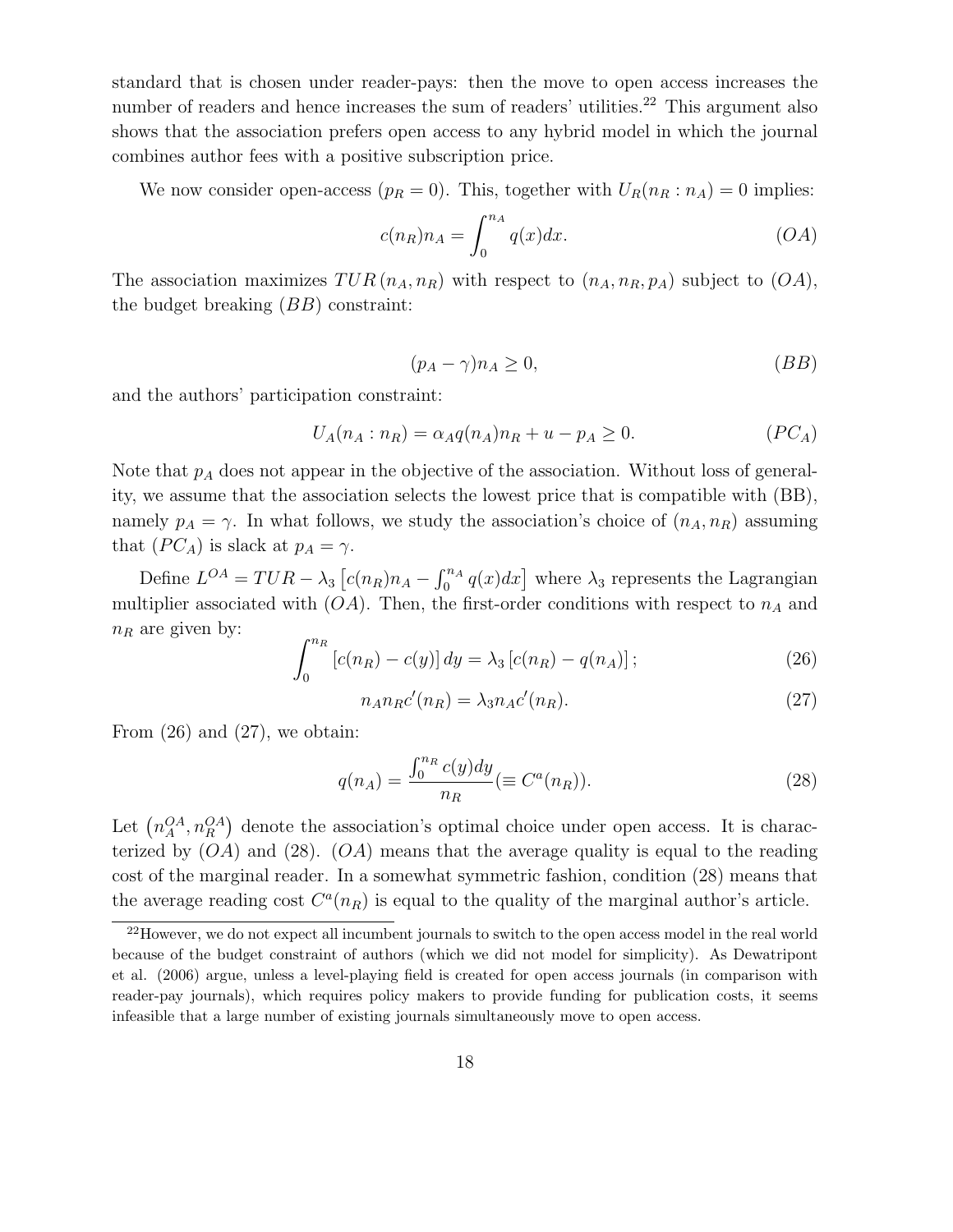**Proposition 4** (not-for-profit and open-access) Consider a not-for-profit journal run by an academic association maximizing the total utility of its readers. Under open-access the allocation  $\left(n_A^{OA}, n_R^{OA}\right)$  optimally chosen by the association is characterized by two conditions:

- the average quality of published articles is equal to the reading cost of the marginal reader, and
- the average reading cost is equal to the quality of the marginal article.

# **6 Comparison of all four cases**

In this section, we compare four scenarios (first-best, second-best, not-for-profit journal with open-access, not-for-profit journal with reader-pays) in terms of average quality of the articles published in the journal and number of readers. To facilitate the comparison, we choose a particular specification, that we call "iso-elastic":<sup>23</sup>

$$
q(n_A) = q_{\text{max}} [1 - (n_A)^{\varepsilon_q}]
$$
 and  $c(n_R) = c_{\text{max}} (n_R)^{\varepsilon_c}$ .

In our iso-elastic specification we have:

$$
Q^{a}(n_A) = \frac{\varepsilon_q q_{\max} + q(n_A)}{1 + \varepsilon_q}
$$

and

$$
C^{a}(n_{R}) = \frac{c(n_{R})}{1 + \varepsilon_{c}}.
$$

### **6.1 Average quality**

**Proposition 5** (average quality): Consider a not-for-profit journal run by an academic association maximizing the total utility of its readers. In the case of iso-elastic distributions, we have:

$$
Q^{a}(n_{A}^{RP}) > Q^{a}(n_{A}^{SB}) > Q^{a}(n_{A}^{FB}) > Q^{a}(n_{A}^{OA}).
$$

The association chooses too high a quality standard under the reader-pays model and too low a quality standard under open-access.

<sup>&</sup>lt;sup>23</sup>The specification  $q(n_A) = Kn_A^{-\epsilon q}$  would not work, since it would imply  $q(0) = +\infty$ , and hence unbounded article qualities.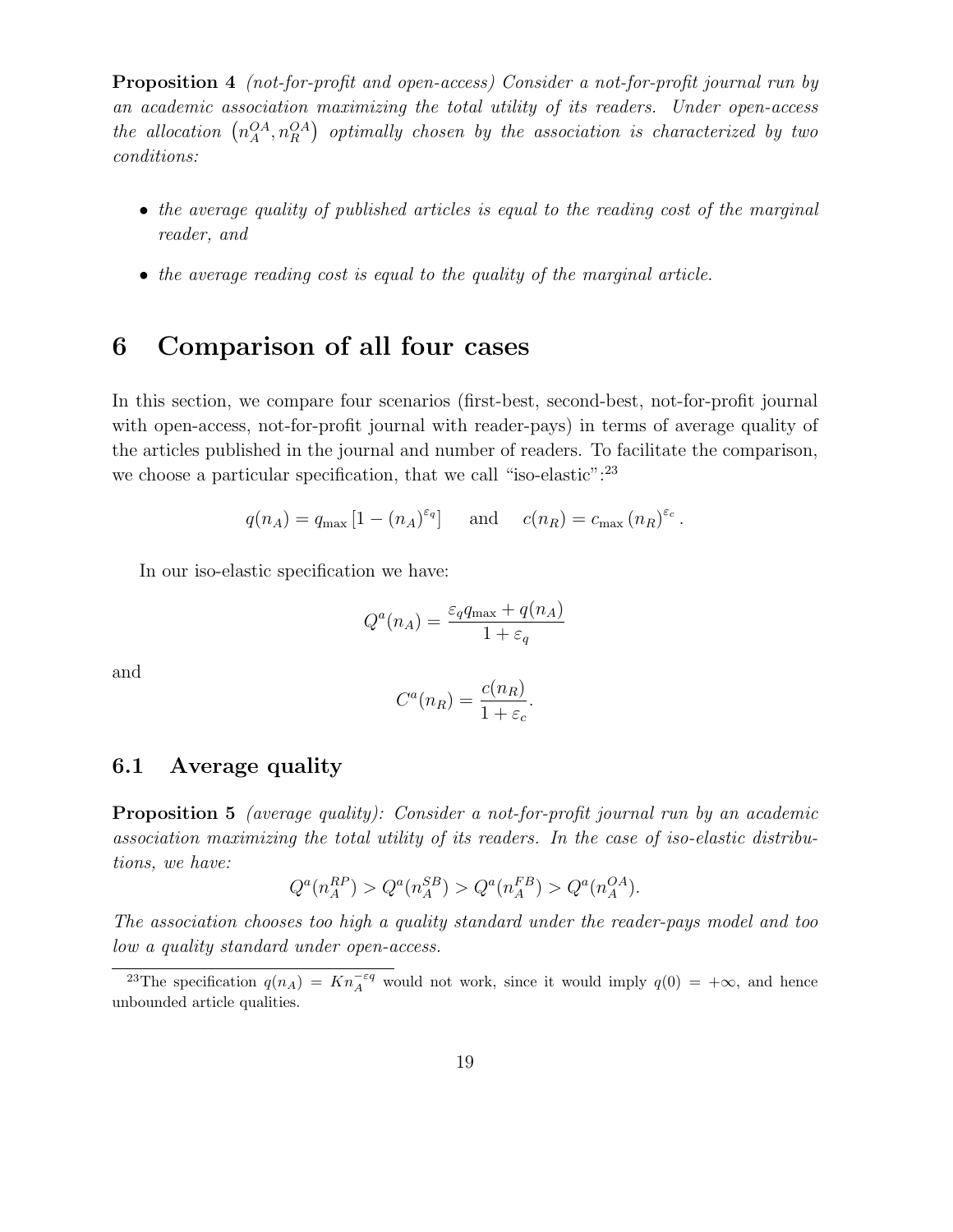**Proof.** See the appendix. ■

Note that  $Q^{aO}$  and  $Q^{aRP}$  depend neither on the externality parameter  $\alpha$  nor on authors' fixed benefit u since the association does not internalize them. Furthermore, under open access,  $\gamma$  has no impact on the quality choice of the association since there are (by assumption) sufficiently many authors who are willing to pay  $p_A = \gamma$  to publish their articles: the participation constraint of authors is not binding. But the social planner internalizes the net publication cost  $\gamma - u$ . Therefore, as long as  $\gamma - u$  is positive, because of the lack of budgetary discipline, the association publishes too many articles under open-access:  $Q^{aOA} < Q^{aSB}$ .

Under the reader-pays model, the association has to recover  $\gamma$  by charging the sole readers. By contrast, what matters for the social planner is  $\gamma - u$ . This, together with the fact that the association does not internalize the authors' benefit, makes the reader-pays association publish too few articles compared with the second-best:  $Q^{aRP} > Q^{aSB}$ .

The intuition for why the change from reader-pays to open access induces a quality degradation can be given in two steps. First, given the quality standard chosen under the reader-pays model  $q_{\min} = q(n_A^{RP})$ , the move to open access increases the number of readers to  $n_R'$  determined by  $c(n_R') = Q^a(n_A^{RP})$ . Second, in the case of iso-elastic distributions, the condition  $q(n_A^{RP}) > C^a(n'_R)$  holds, which implies that the association finds it optimal to lower the standard to publish more articles. Basically, the reader-pays model imposes too much discipline on quality because of the need to recover  $\gamma$  while the open access model imposes too little discipline since  $\gamma$  is financed with author fees.

### **6.2 Readership size**

We now compare readership size in the four regimes. First, comparing the first-best outcome with the second-best, we find:

$$
c^{SB} < c^{FB},
$$

which implies  $n_R^{FB} > n_R^{SB}$ . Furthermore, under open-access the marginal reader is determined by the average quality of articles (i.e.  $Q^a = c(n_R)$ ). Since, by Proposition 5, the average quality is higher under the second-best than with an open-access association, readership size is larger in the former than in the latter. Therefore, we have:

$$
n_R^{FB} > n_R^{SB} > n_R^{OA}.
$$

We now compare the policy of an open-access association with that of a reader-pays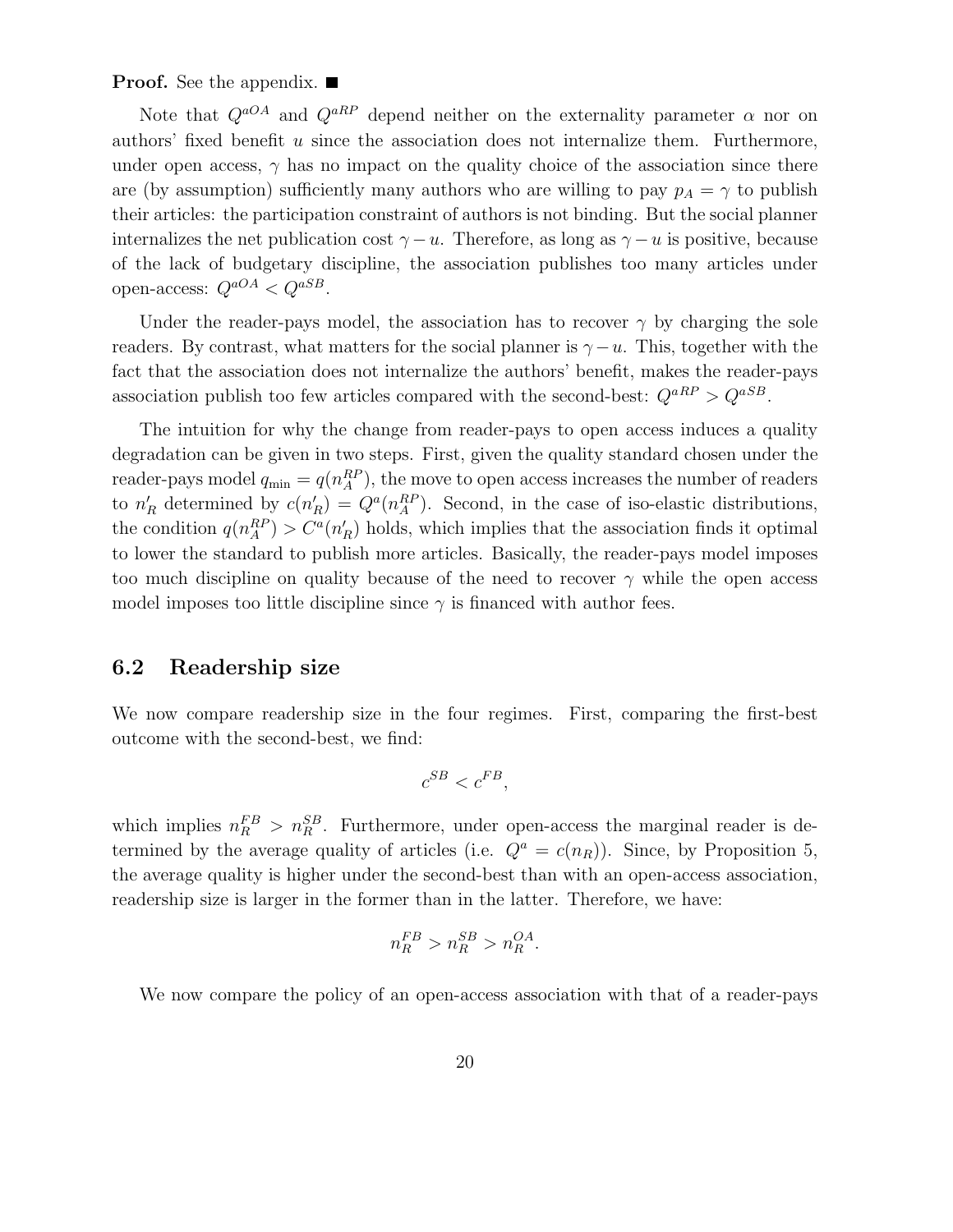association in terms of readership size. The comparison gives

$$
n_R^{OA} \geq n_R^{RP} \text{ if and only if } \varepsilon_q \geq \frac{1}{1 + \varepsilon_c}.
$$

If  $\varepsilon_q > \frac{1}{1+\varepsilon_c}$ , the change from the reader-pays model to the open-access increases the readership size of the journal run by the association, as could have been expected. But a rather surprising result holds if  $\varepsilon_q < \frac{1}{1+\varepsilon_q}$ : in this case open-access reduces readership size. This occurs because even though readers do not pay for subscription, the average quality of the journal becomes very low under open access. Basically, there is a conflict between low cost readers and high cost readers over the choice of quality standard: the former prefers a low standard while the latter prefers a high standard. When  $\varepsilon_q < \frac{1}{1+\varepsilon_c}$ , the conflict is severe<sup>24</sup> and hence resolving the conflict in favor of low cost readers by lowering quality standard induces many high cost readers to stop reading the journal.

Summarizing, we have:

**Proposition 6** (readership size): Consider a not-for-profit journal run by an academic association maximizing the total utility of its readers. In the case of iso-elastic distributions, we have:

$$
n_R^{FB} > n_R^{SB} > n_R^{OA}.
$$

The journal attracts too few readers under the open-access model. Moreover:

$$
n_R^{OA} \geq n_R^{RP} \text{ if and only if } \varepsilon_q \geq \frac{1}{1 + \varepsilon_c}.
$$

The change from the reader-pays model to the open-access model increases the readership of the journal if  $\varepsilon_q > \frac{1}{1+\varepsilon_c}$  and reduces it if  $\varepsilon_q < \frac{1}{1+\varepsilon_c}$ .

Figures 4 and 5 illustrate the allocations chosen by the association under open access and under reader-pays together with the second-best allocation.

<sup>&</sup>lt;sup>24</sup>For instance, a small  $\varepsilon_c$  means that a small change in c creates a large change in  $n_R$ . Therefore, as  $\varepsilon_c$  decreases, a given quality degradation, that induces a decrease in the marginal c through  $Q^a = c$ , induces a larger reduction in  $n_R$ .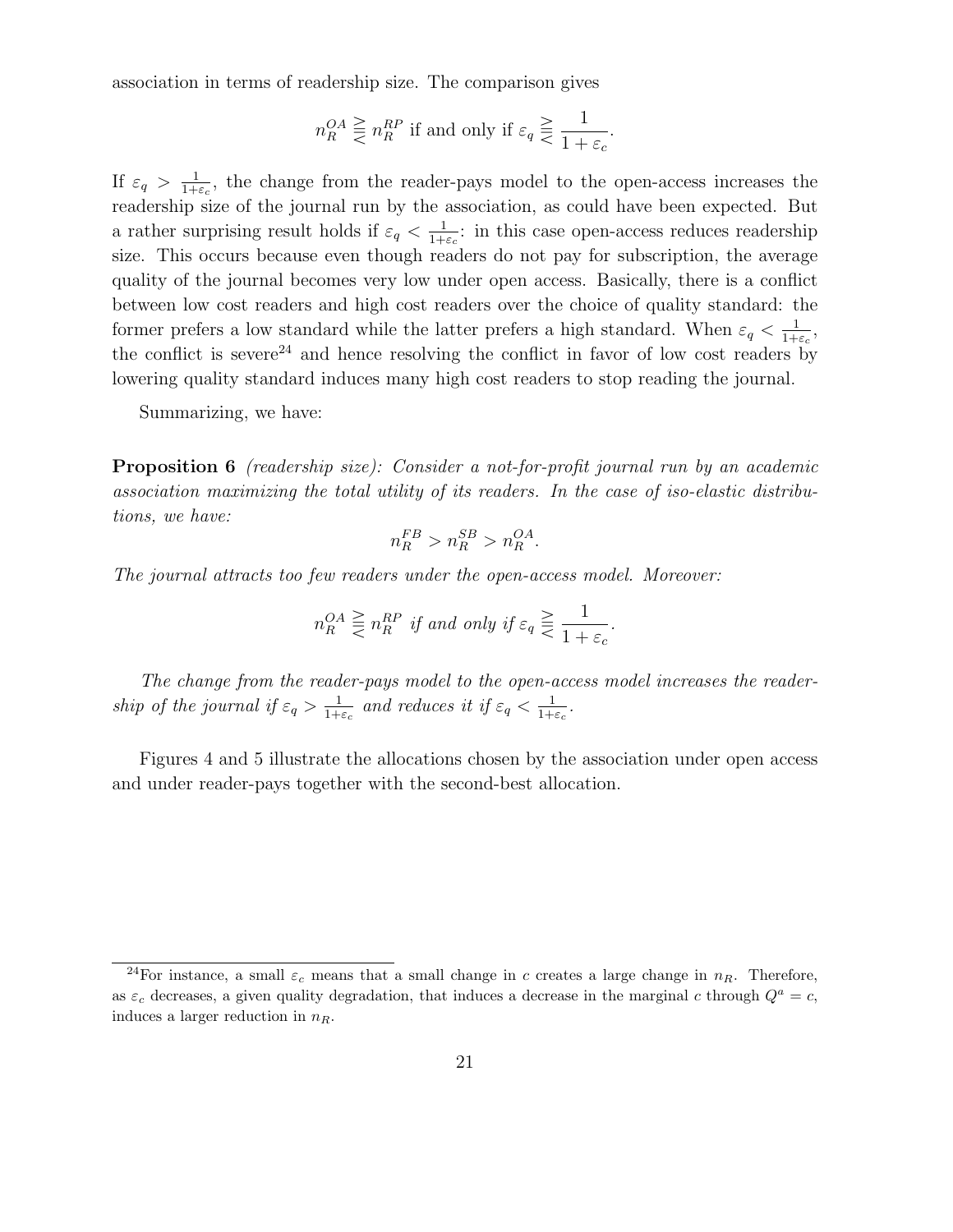

**Figure 4:** The allocations chosen by a not-for-profit journal when  $\varepsilon_q < \frac{1}{1+\varepsilon_c}$  (*OA*: open-access, *RP*: reader-pays).



**Figure 5:** The allocations chosen by a not-for-profit journal when  $\varepsilon_q > \frac{1}{1+\varepsilon_c}$  (*OA*: open-access, *RP*: reader-pays).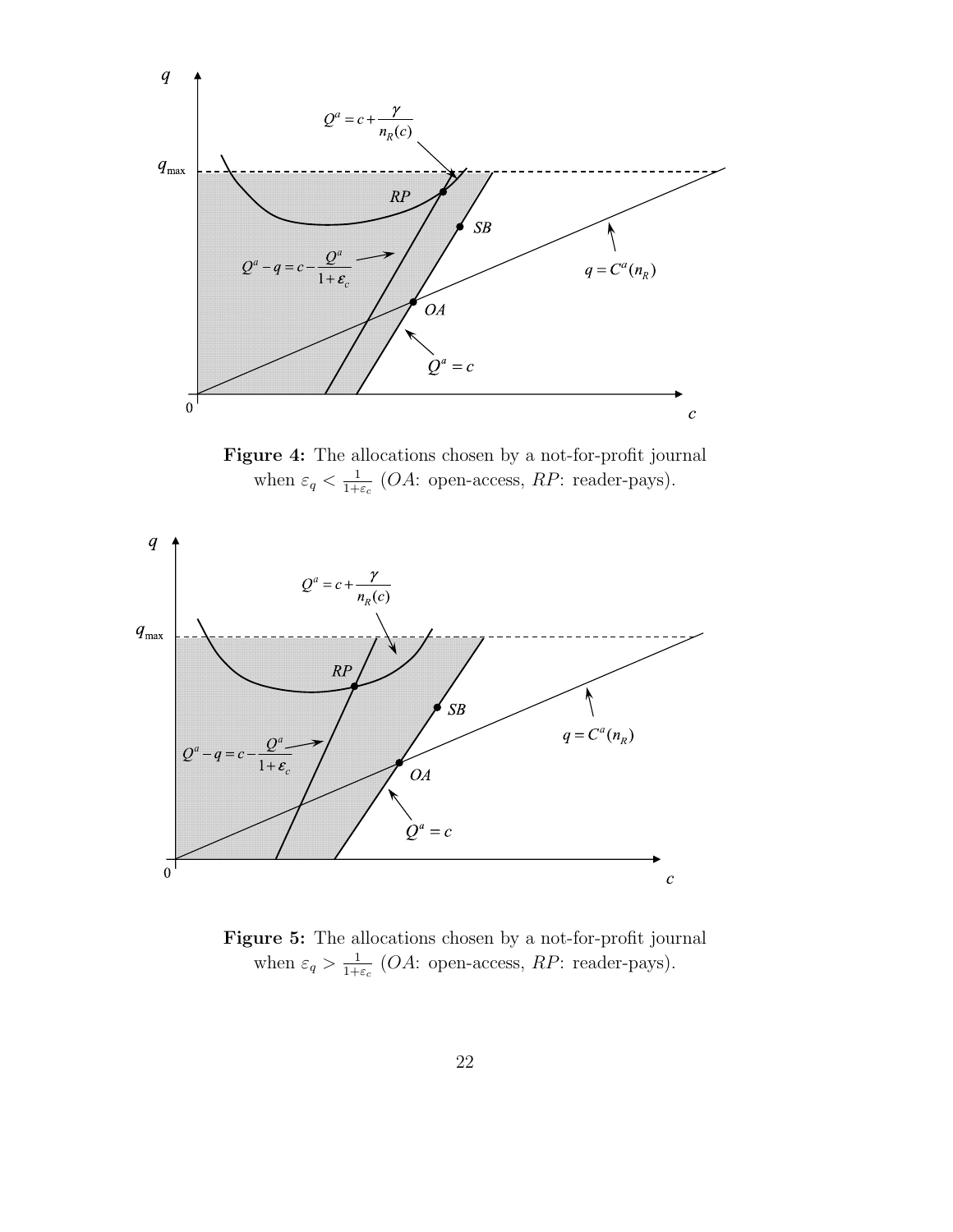### **6.3 Social welfare**

In this subsection, we compare the reader-pays model with the open access model in terms of social welfare, when the journal's objective is to maximize the sum of readers' utilities. Consider the special case  $\varepsilon_q = \frac{1}{1+\varepsilon_q}$  in which, as seen from Proposition 6, the number of readers remains the same (i.e.  $n_R^{\overleftrightarrow{RP}} = n_R^{\overleftrightarrow{OA}} = n_R$ ). Then, from section 3, we have:

$$
\frac{\partial W}{\partial n_A} = (1 + \alpha) n_R q(n_A) - (\gamma - u) - n_R C^a(n_R).
$$

Under open access,  $C^a(n_R) = q(n_A^{OA})$  holds. Then, from the participation constraint of the marginal author, we have  $u + \alpha_A n_R q(n_A^{OA}) \ge \gamma$ . Plugging these two conditions into the above first-order derivative shows that increasing the number of accepted papers increases social welfare (i.e.  $\frac{\partial W}{\partial n_A} > 0$  for  $n_A = n_A^{OR}$ ). This in turn implies that the open access model dominates the reader-pays model in terms of social welfare.

Consider now the case in which the number of readers is larger under open access than under the reader-pays model (i.e.,  $\varepsilon_q > \frac{1}{1+\varepsilon_c}$  holds). Then, we can also prove that the open access model dominates the reader-pays model. We proceed in two steps. First, suppose that the move from open access to reader-pays does not change the number of readers. Then, we know from the previous argument that  $W(n_A^{OA}, n_R^{OA}) > W(n_A^{RP}, n_R^{OA})$ . Second, when we keep the quality standard (hence the number of papers accepted) constant at  $q(n_A^{RP}), W(n_A^{RP}, n_B^{OA}) > W(n_A^{RP}, n_B^{RP})$  must hold: since open access is second-best optimal for any given quality standard and the number of readers under open access is smaller when the quality standard is  $q(n_A^{OA})$  than when it is  $q(n_A^{RP})$ , the reduction in number of readers from  $n_R^{OA}$  to  $n_R^{RP}$  when the standard is fixed at  $q(n_A^{RP})$  reduces social welfare.

Finally, when  $\varepsilon_q < \frac{1}{1+\varepsilon_q}$ , the change from reader-pays to open access reduces the number of readers. In this case, we cannot obtain a general result. However, we have performed analytical computations<sup>25</sup> and simulations<sup>26</sup> suggesting that open access is likely to dominate the reader-pays model in terms of social welfare as long as the marginal author's participation constraint is slack under open access.

Summarizing, we have:

### **Proposition 7** Consider a not-for-profit journal maximizing the sum of readers' payoffs. In the case of iso-elastic distributions, as long as open access does not lead to a significant

<sup>&</sup>lt;sup>25</sup>For instance, the Taylor expansion of W around  $\gamma = 0$  shows that open access dominates the readerpays model in terms of social welfare. Computations are available from the authors.

<sup>&</sup>lt;sup>26</sup>In fact, simulations show that as  $\varepsilon_q$  decreases, the relative performance of reader-pays over open access in terms of social welfare improves.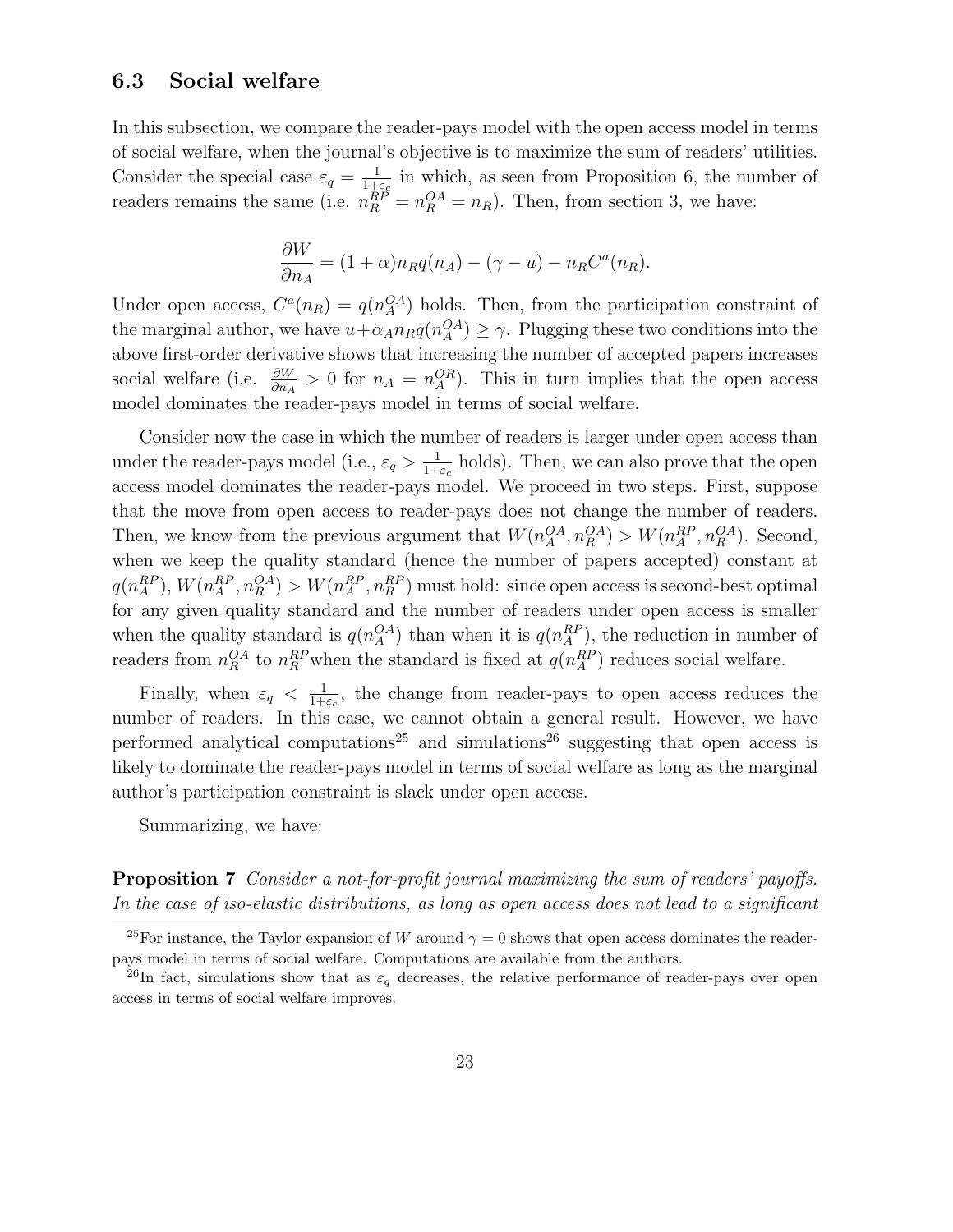reduction in terms of readership, the open access model leads to a higher social welfare than the reader-pays model.

# **7 Robustness**

In this section, we show that our main result (open access can lead to quality degradation) is robust in the case of the two-sided pricing model where both authors and readers pay and when the journal maximizes impact: the analysis of the for-profit journal is relegated to the Appendix.

### **7.1 The two-sided pricing model**

In this section, we consider the case in which the journal cannot recover the entire publication cost through author fees because of the authors' budget constraint and hence study the transition from the reader-pays model to the two-sided pricing model in which the journal complements author fees with a positive subscription price. Let  $B(< \gamma)$  be the maximum amount authors can pay. Under the two-sided pricing model, the journal charges an author fee equal to B and recovers  $(\gamma - B)n_A$  through a subscription price:

$$
p_R n_R = (\gamma - B) n_A.
$$

Let  $\gamma' \equiv \gamma - B$ . Then, the two-sided pricing model is equivalent to a reader-pays model in which  $\gamma$  is replaced by  $\gamma'$ . Hence, we need to know how the quality standard under the reader-pays model changes as  $\gamma$  decreases. In the appendix, we show that this quality standard decreases as  $\gamma$  decreases in the case of iso-elastic distribution functions. Summarizing we have:

**Proposition 8** Consider a not-for-profit journal maximizing the sum of readers' utilities in the case of iso-elastic distribution functions. When each author is budget constrained and can afford to pay at most a fee  $B(\langle \gamma \rangle)$ , the move from the reader-pays model to the two-sided pricing model:

- (i) always induces a quality degradation.
- (ii) also reduces the number of readers if  $\varepsilon_q < \frac{1}{1+\varepsilon_c}$ .

**Proof.** See the appendix. ■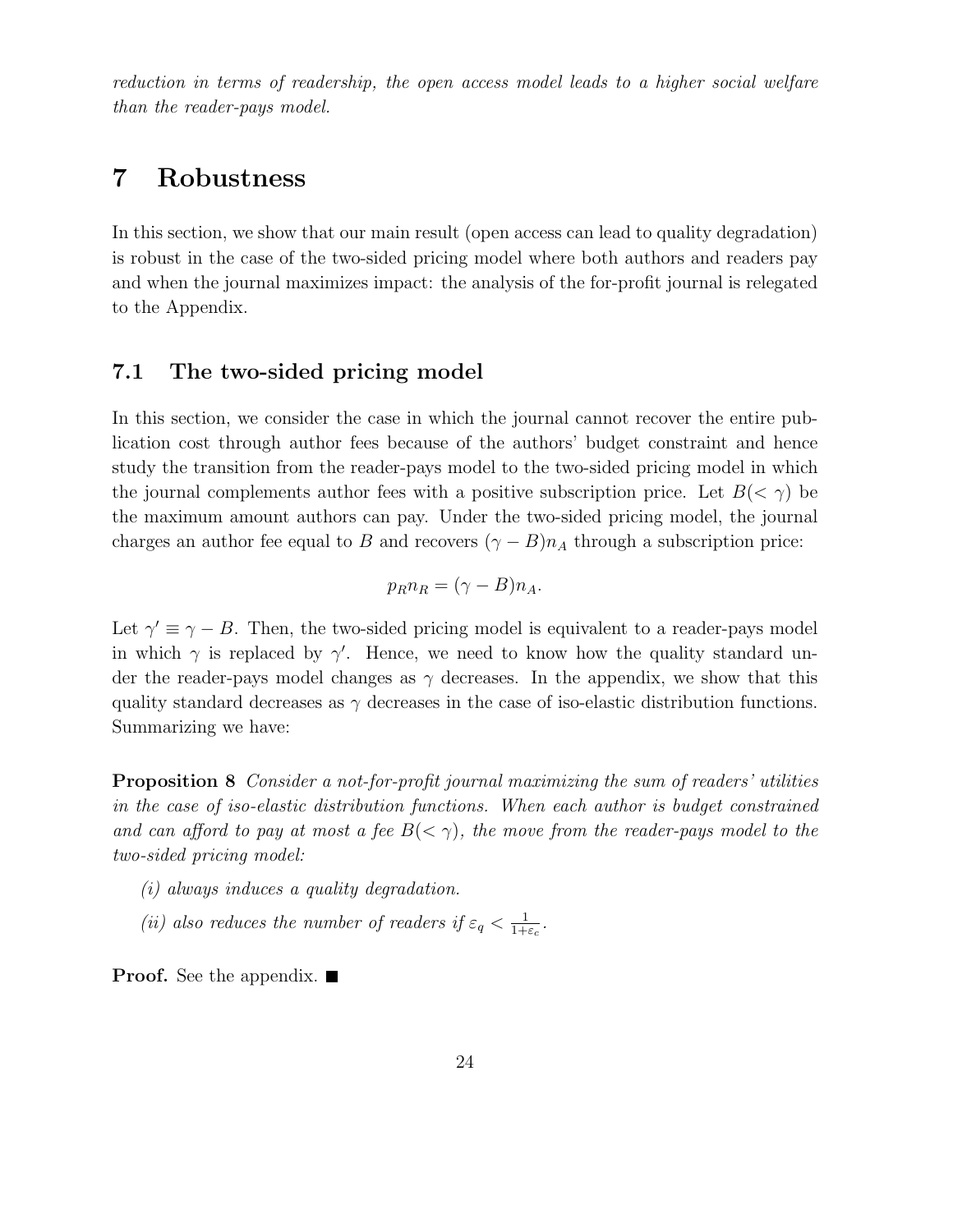### **7.2 Impact-maximizing journal**

Maximizing the utility of readers is a reasonable objective for a reader-pays (not-forprofit) journal, since readers are also the members of the association that controls the journal. However this objective may seem less natural for an open-access journal. Thus the move from reader-pays to open-access may be accompanied by a change in objective. To account for this possibility, and as a robustness check, we consider now an alternative objective for the journal. We assume that it endeavors to maximize its impact, measured by the sum of all readers' benefit from reading the journal:

$$
IM(n_A, n_R) \equiv n_R \int_0^{n_A} q(y) dy.
$$

IM is proportional to the number of citations of the article, or to the number of patents derived from it.

The association maximizes  $IM(n_A, n_R)$  with respect to  $(n_A, n_R, p_A)$  subject to  $(OA)$ , the budget breaking constraint  $(BB)$  and the authors' participation constraint  $(PC_A)$ :

$$
c(n_R)n_A = \int_0^{n_A} q(x)dx;\t\t(OA)
$$

$$
(p_A - \gamma)n_A \ge 0 \tag{BB}
$$

$$
U_A(n_A : n_R) = \alpha_A q(n_A) n_R + u - p_A \ge 0.
$$
 (PC<sub>A</sub>)

As before,  $p_A$  does not appear in the objective of the association. Without loss of generality, we assume that the association selects the lowest price that is compatible with  $(BB)$ , namely  $p_A = \gamma$ . In what follows, we study the association's choice of  $(n_A, n_R)$  assuming that  $(PC_A)$  is slack at  $p_A = \gamma$ .

Define  $L^{IM,OA} = IM(n_A, n_R) - \lambda_4 [c(n_R)n_A - \int_0^{n_A} q(x)dx]$  where  $\lambda_4$  represents the Lagrangian multiplier associated with  $(OA)$ . Appendix shows that the allocation chosen by the impact-maximizing organization under open access, denoted by  $\left(n_A^{IM,OA}, n_R^{IM,OA}\right)$  $\big),$ is characterized by  $(29)$  and  $(OA)$ .

$$
q(n_A) = \frac{c(n_R)}{1 + \frac{n_R c'(n_R)}{c(n_R)}}.\t(29)
$$

Furthermore, in the iso-elastic case, this allocation coincides with the allocation chosen by an open-access journal maximizing the utility of its readers. Indeed condition (28) (marginal quality equals average readers cost) coincides in this case with condition (29), since:

$$
C^{a}(n_{R}) = \frac{1}{n_{R}} \int_{0}^{n_{R}} c(y) dy = \frac{c(n_{R})}{1 + \varepsilon_{c}} = \frac{c(n_{R})}{1 + \frac{n_{R}c'(n_{R})}{c(n_{R})}}.
$$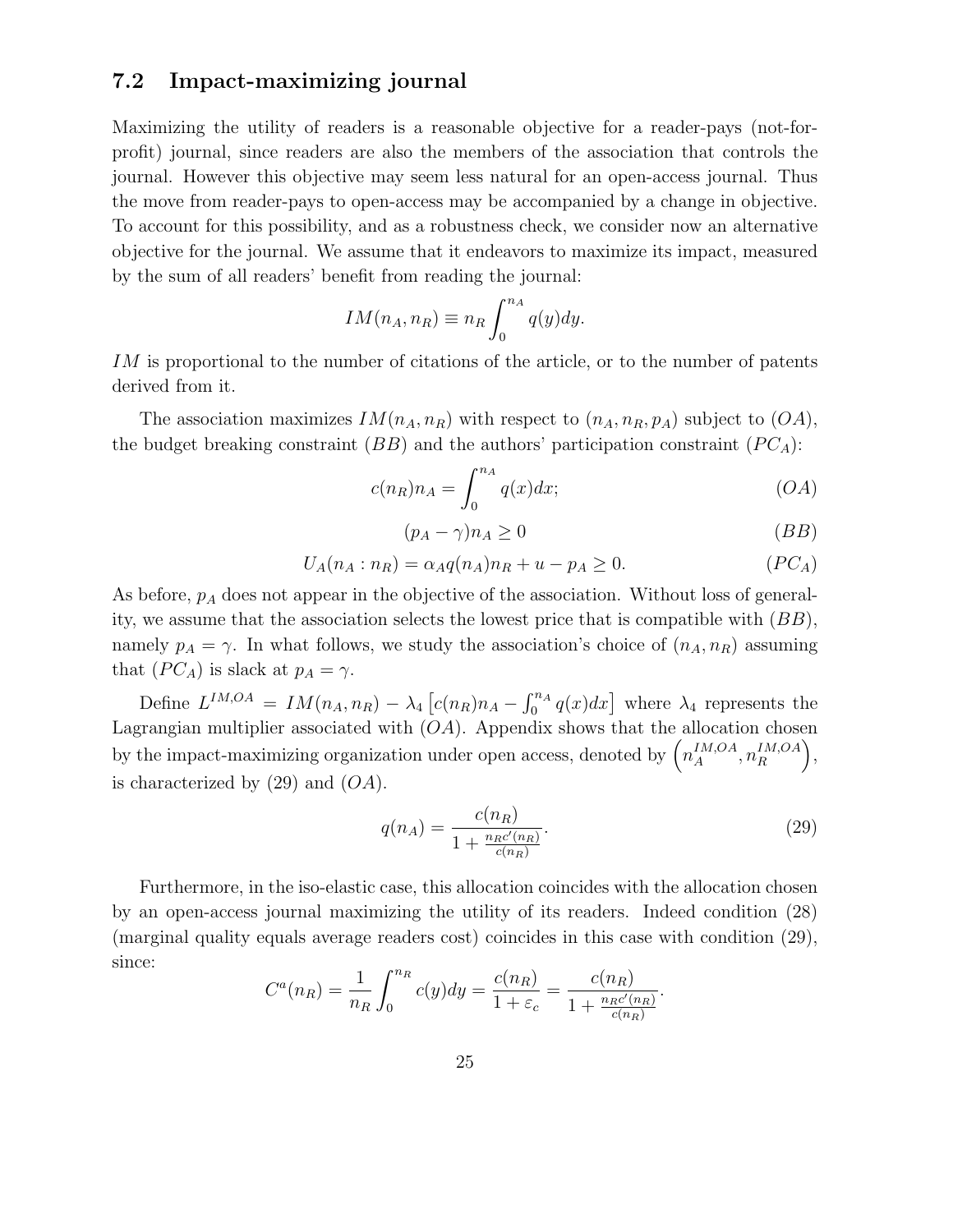**Proposition 9** (i) Under open access, the allocation chosen by an impact-maximizing  ${\it journal}$   $\left(n_A^{IM,OA}, n_R^{IM,OA}\right)$ ) is characterized by  $(OA)$  and  $(29)$ .

(ii) In the case of iso-elastic distributions, this allocation coincides with the allocation chosen by a journal who maximizes the utility of its readers.

#### **Proof.** See the appendix. ■

Proposition 9 shows the robustness of our main conclusion, at least in the iso-elastic case. Independently of whether the journal maximizes its impact or the utility of its readers, it chooses the same quality standard, which is below the socially efficient level.

# **8 Concluding remarks**

We showed that for an electronic academic journal, social welfare maximization implies open access given that subscription prices cannot be negative. This is because the marginal cost of distribution is zero, while readers exert positive externalities on the rest of society. We also examined the consequences of a move from the reader-pays model to the open-access model by considering journals run by not-for-profit associations or by forprofit publishers. The reader-pays model imposes too much discipline on quality since the journal has to recover publication costs from subscription fees and the journal does not internalize the positive externalities on authors and society. Under open access, a for-profit journal does not internalize reading costs and hence can have an incentive to publish low quality articles to increase its profit from author fees. What is rather surprising is that the move to open access may generate quality degradation even for a not-for-profit journal maximizing readers' payoffs (and hence internalizing reading costs). The basic intuition is simple: under open access, the association does not internalize the cost of publication (which is covered by author fees) while a social-welfare maximizing journal internalizes this (net of authors' fixed benefit from publication). Furthermore, quality degradation can even make the number of readers smaller under open access than with the reader-pays model. This happens when publishing too many articles induces a large number of high cost readers to stop reading the journal. However, as long as open access does not reduce readership, we find that the open access model unambiguously gives higher social welfare than the reader-pays model, in the case of a not-for profit journal maximizing readers' utilities.

Even though we did not model library subscriptions under the reader-pays model, our main results seem to be robust to the introduction of this feature, as long as we maintain the assumption that the journal charges a uniform subscription price. Note first that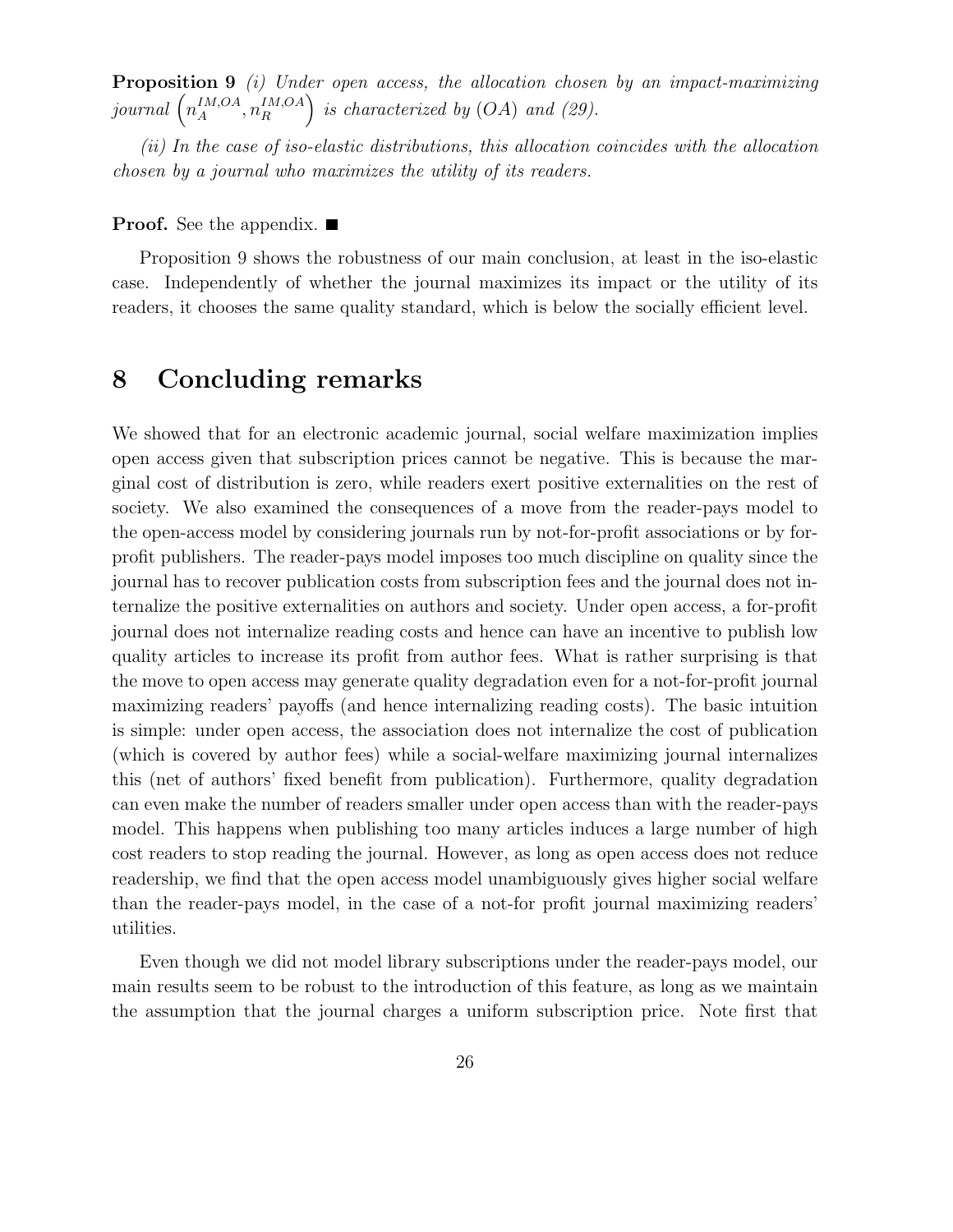library subscription plays no role under open access. Under reader-pays model, as a first approximation, we can reinterpret a reader in our model as a group of readers for which a library makes the subscription decision. Then, a library will subscribe only if the total benefit of its group is larger than the sum of the subscription price and the total reading cost of its group. Hence, library subscription decisions would also impose some discipline on the quality standard of the reader-pays model.

It would be interesting to extend our analysis to the case in which the journal can signal the quality of an accepted article by giving it one among several ratings. For instance, some B.E. journals in economics give one among three quality ratings (Advances, Contributions, Topics).<sup>27</sup>

There are other interesting issues to study regarding open access journals. One of them is to know how the change in the pricing model affects competition among journals. There is a "bottleneck argument"<sup>28</sup> according to which the change from reader-pays to open access would promote competition. Indeed, once articles are published in journals, each journal is a bottleneck and has a monopoly power on its content; however, at the submission stage (i.e. prior to publication) journals are substitutes and compete for attracting authors. A formal modeling of the consequence of open access on authors' submission policies, together with readers' choices, could provide interesting insights into this "bottleneck argument".

<sup>&</sup>lt;sup>27</sup>The simple model we considered at the end of Appendix to analyze a for-profit journal shows that publishing some low quality articles together with high quality articles can be socially optimal when articles generate large positive externalities on the society. In this case, completely revealing each article's quality reduces social welfare since then readers will read only high quality articles.

 $^{28}$ For instance, Dewatripont et al. (2006, p.67): "there are two (non conflicting) theoretical possibilities for increasing price competition in the market: shift price competition to a level where journals are viewed as substitute rather than complement or make researchers and users more price sensitive".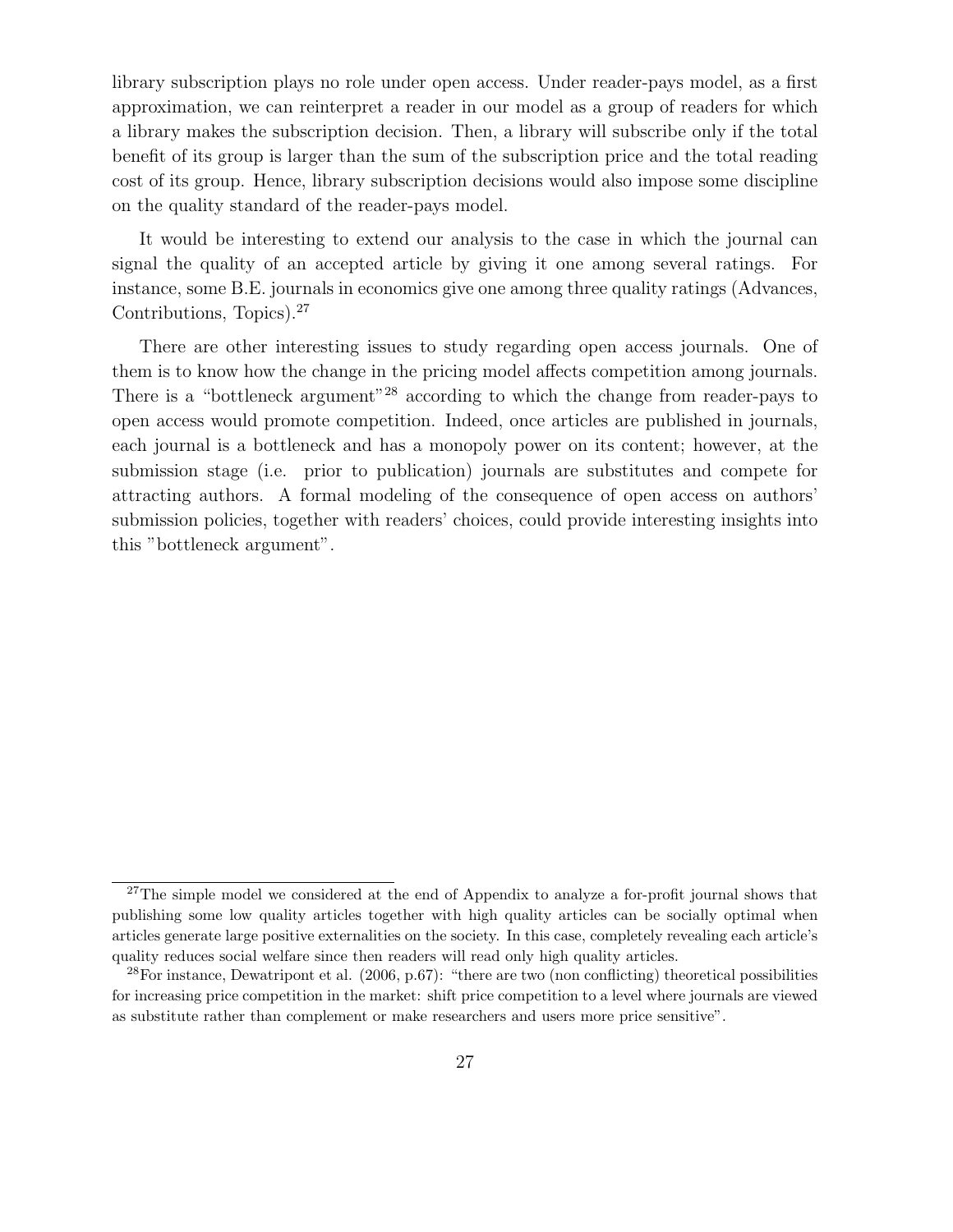# **References**

- [1] Anderson, Simon and Stephen Coate (2005). "Market Provision of Broadcasting: A Welfare Analysis", Review of Economic Studies, 72: 947-972
- [2] Armstrong, Mark (2006). "Competition in Two-Sided Markets", RAND Journal of Economics, 37: 668-691.
- [3] Armstrong, Mark (2009). "Collection Sales: Good or Bad for Journals", forthcoming in Economic Inquiry.
- [4] Caillaud, Bernard and Bruno Jullien (2003). "Chicken and Egg: Competition Among Intermediation Service Providers", RAND Journal of Economics, 34: 309-329.
- [5] Dewatripont, M., V. Ginsburgh, P. Legros, A. Walckiers, J.-P. Devroey, M. Dujardin, F. Vandooren, P. Dubois, J. Foncel, M. Ivaldi, M.-D. Heusse. (2006). Study on the Economic and Technical Evolution of the Scientific Publication Markets in Europe.
- [6] Evans, David (2003). "The Antitrust Economics of Multi-Sided Platform Industries", Yale Journal on Regulation.
- [7] Hagiu, Andrei (2006). "Pricing and Commitment by Two-Sided Platforms", RAND Journal of Economics, 37(3): 720-737
- [8] House of Commons Science and Technology Committee. (2004). Scientific Publications: Free for all? Tenth Report of Session 2003-04. London.
- [9] Jeon, Doh-Shin and Domenico Menicucci (2006). "Bundling Electronic Journals and Competition among Publishers", Journal of the European Economic Association, September 4(5): 1038-83.
- [10] McCabe, Mark J. (2004). "Information Goods and Endogenous Pricing Strategies: the Case of Academic Journals". Economic Bulletin, 12(10): 1-11.
- [11] McCabe, Mark J. and Christopher Snyder, (2005a). "A Model of Academic Journal Quality with Applications to Open-Access Journals" Working paper, Georgia Institute of Technology and George Washington University
- [12] McCabe, Mark J. and Christopher Snyder, (2005b). "Open-Access and Academic Journal Quality" American Economic Review, Papers and Proceedings, 95(2): 453- 458.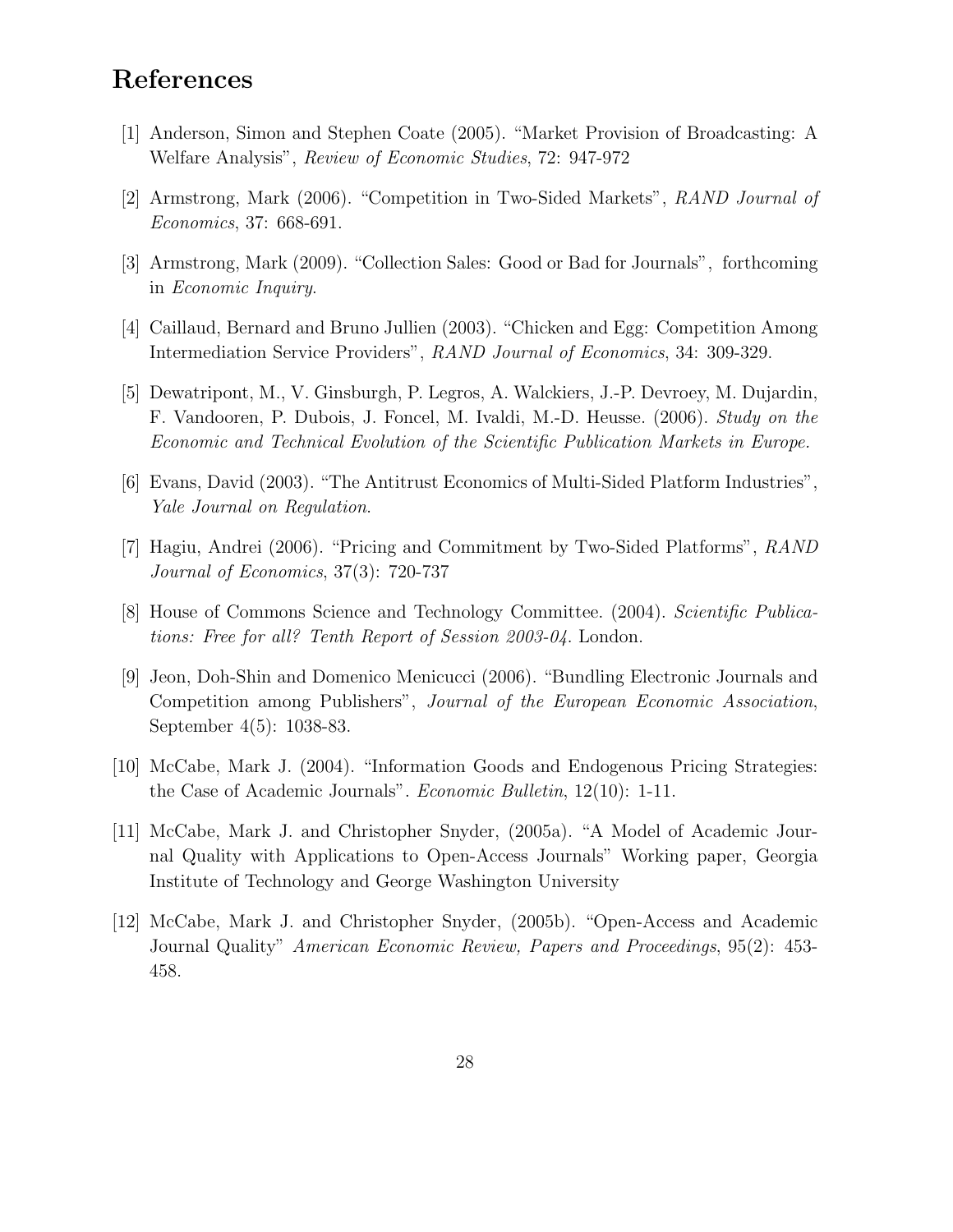- [13] McCabe, Mark J. and Christopher Snyder, (2006). "The Economics of Open-Access Journals" Working paper, Georgia Institute of Technology and George Washington University
- [14] McCabe, Mark J. and Christopher Snyder, (2007). "Academic Journal Prices in a Digital Age: A Two-Sided Market Approach", The B.E. Journal of Economic Analysis & Policy,  $7(1)$  (Contributions), Article 2.
- [15] Rochet, Jean-Charles and Jean Tirole (2002). "Cooperation among Competitors: Some Economics of Payment Card Associations", RAND Journal of Economics, 33: 549-570.
- [16] Rochet, Jean-Charles and Jean Tirole (2003). "Platform Competition in Two-Sided Markets", Journal of the European Economic Association, 1: 990-1029.
- [17] Rochet, Jean-Charles and Jean Tirole (2006). "Two-Sided Markets: A Progress Report", RAND Journal of Economics, 35: 645-667.

#### **Appendix**

#### **Characterization of all four outcomes in the case of iso-elastic distributions**

In what follows, we characterize all four outcomes (the first-best, the second-best, the allocations chosen by the association maximizing readers' payoffs under reader-pays and under open access) in the case of iso-elastic distributions.

#### **1. The first-best allocation:**

The first-best allocation is characterized by two conditions:

$$
(1+\alpha)q(n_A) = \frac{\gamma - u}{n_R} + C^a(n_R), \tag{8}
$$

and

$$
(1+\alpha)\int_0^{n_A} q(x)dx = n_A c(n_R). \tag{9}
$$

Condition  $(8)$ , expressed in terms of  $(q, c)$  leads to:

$$
(1+\alpha)q = \frac{(\gamma - u)(c_{\text{max}})^{1/\varepsilon_c}}{c^{1/\varepsilon_c}} + \frac{c}{1+\varepsilon_c}.
$$
\n(30)

Condition (9), expressed in terms of the same variables leads to:

$$
(1+\alpha)\left[\varepsilon_q q_{\max} + q\right] = (1+\varepsilon_q)c.\tag{31}
$$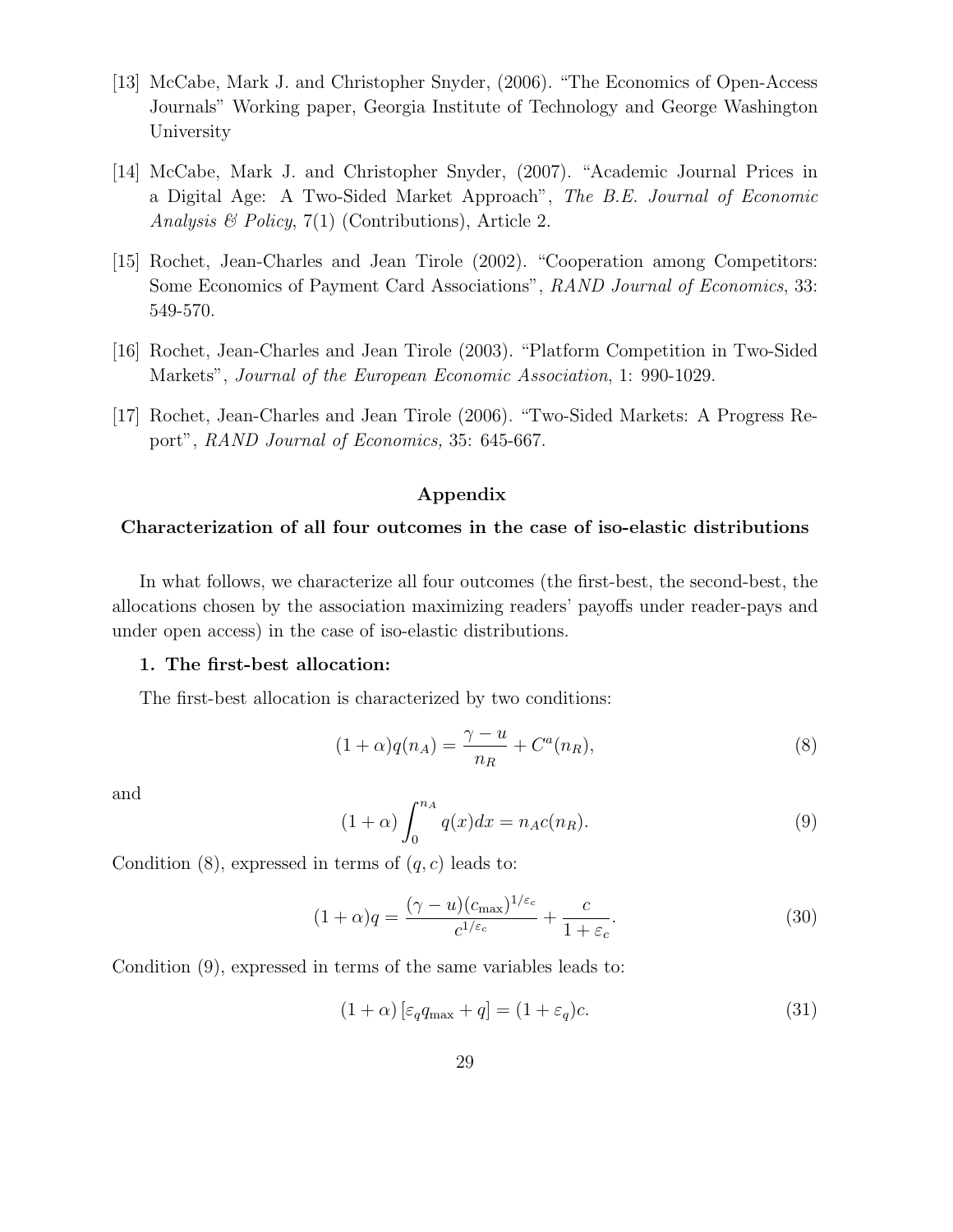Substracting (30) from (31) leads to:

$$
\left(\varepsilon_q + \frac{\varepsilon_c}{1 + \varepsilon_c}\right)c - \frac{(\gamma - u)(c_{\text{max}})^{1/\varepsilon_c}}{c^{1/\varepsilon_c}} = (1 + \alpha)\varepsilon_q q_{\text{max}}.\tag{32}
$$

Let  $\Phi^{FB}(c) \equiv \left(\varepsilon_q + \frac{\varepsilon_c}{1+\varepsilon_c}\right)$  $c - \frac{\gamma - u}{c^{1/\varepsilon_c}}$ . Since  $\Phi^{FB}(c)$  increases from  $\Phi^{FB}(0) = -\infty$  to  $\Phi^{FB}(+\infty) = +\infty$ , there is a unique solution to (32), denoted  $c^{FB} \equiv c(n_R^{FB})$ . Replacing c by  $(1 + \alpha)Q^a$  (this results from (9)) into (32) and dividing (32) by  $(1 + \alpha)$  gives:

$$
\left(\varepsilon_q + \frac{\varepsilon_c}{1 + \varepsilon_c}\right) Q^a - \frac{(\gamma - u)(c_{\text{max}})^{1/\varepsilon_c}}{(1 + \alpha)^{1 + 1/\varepsilon_c} (Q^a)^{1/\varepsilon_c}} = \varepsilon_q q_{\text{max}}.\tag{33}
$$

 $Q^{aFB} \equiv Q^a(n_A^{FB})$  is the unique solution of (33).

#### **2. The second-best allocation:**

It is characterized by two conditions:

$$
(1+\alpha)q(n_A) = \frac{(\gamma - u)}{n_R} + \frac{\int_0^{n_R} c(y) dy}{n_R} + \frac{\alpha c(n_R)}{n_R c'(n_R)} \left[c(n_R) - q(n_A)\right]
$$
(17)

and

$$
c(n_R) = Q^a(n_A). \tag{18}
$$

After replacing  $n_R c'(n_R) = \varepsilon_c c(n_R)$  into (17) and expressing everything in terms of  $(q, c)$ , we obtain:

$$
(1+\alpha+\frac{\alpha}{\varepsilon_c})q = \frac{(\gamma-u)(c_{\max})^{1/\varepsilon_c}}{c^{1/\varepsilon_c}} + \frac{c}{1+\varepsilon_c} + \frac{\alpha c}{\varepsilon_c},
$$

from which we get:

$$
q = \frac{(\gamma - u)(c_{\text{max}})^{1/\varepsilon_c}}{\left(1 + \alpha + \frac{\alpha}{\varepsilon_c}\right)c^{1/\varepsilon_c}} + \frac{c}{1 + \varepsilon_c} \tag{34}
$$

Since  $q = (1 + \varepsilon_q)Q^a - \varepsilon_q q_{\text{max}} = (1 + \varepsilon_q)c - \varepsilon_q q_{\text{max}}$  (the latter equality results from (18)), condition (34) becomes:

$$
\left(\varepsilon_q + \frac{\varepsilon_c}{1 + \varepsilon_c}\right)c - \frac{(\gamma - u)(c_{\text{max}})^{1/\varepsilon_c}}{(1 + \alpha + \frac{\alpha}{\varepsilon_c})c^{1/\varepsilon_c}} = \varepsilon_q q_{\text{max}}.\tag{35}
$$

 $c^{SB}$  ( $\equiv c(n_R^{SB})$ ) is the unique solution of (35). Furthermore, we have  $c^{SB} = Q^{aSB} \equiv$  $Q^a(n_A^{SB})$ .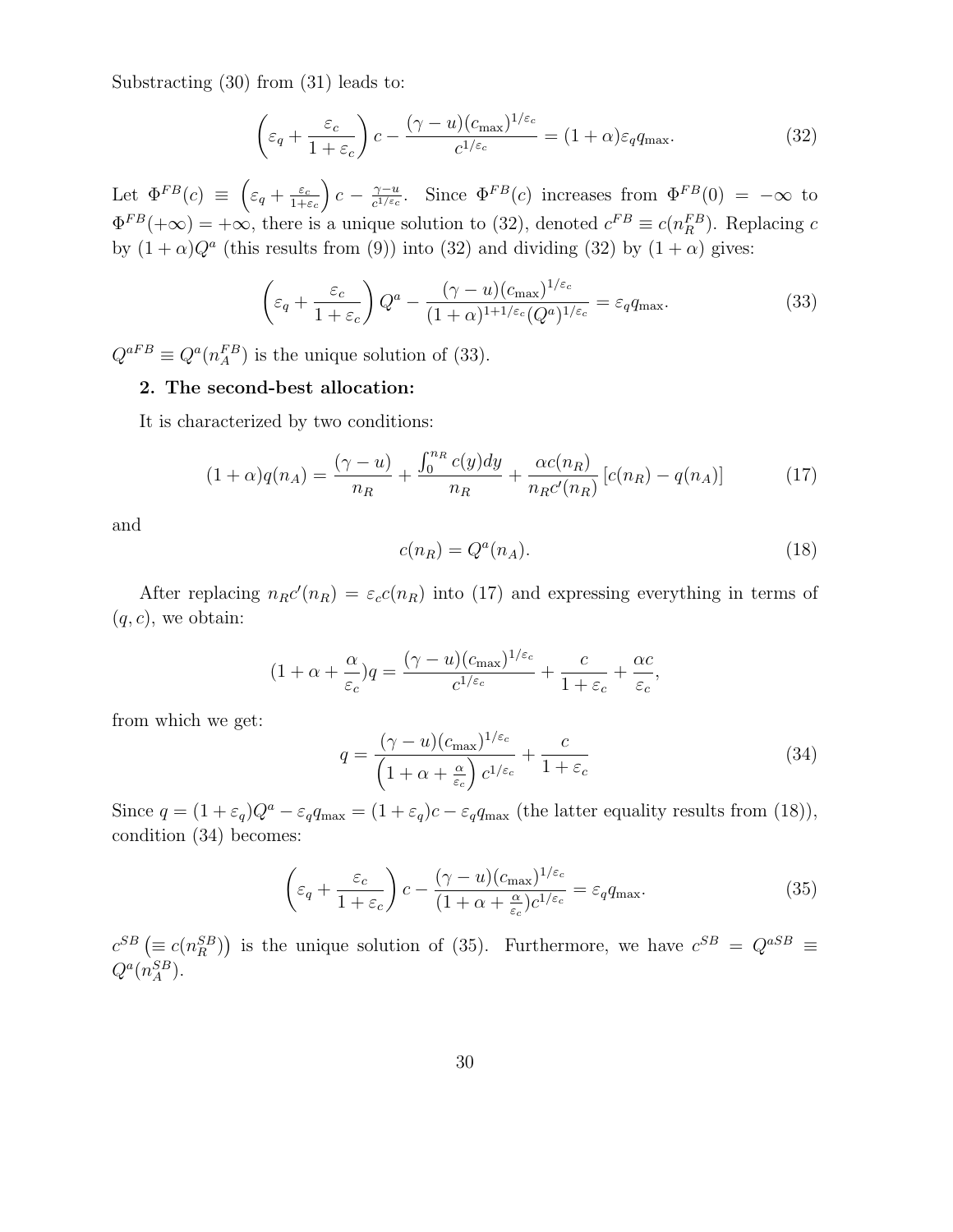#### **3. Reader-pays:**

The allocation chosen under the reader-pays model is characterized by two conditions:

$$
c(n_R) + \frac{\gamma}{n_R} = Q^a(n_A), \qquad (RP)
$$

and

$$
C^{a}(n_{R}) = q(n_{A}) + \frac{\gamma}{n_{R}} \left[ \frac{C^{a}(n_{R}) - c(n_{R})}{n_{R}c'(n_{R})} - 1 \right].
$$
 (30)

Since  $c = c_{\text{max}} n_R^{\varepsilon_c}$ ,  $(RP)$  is equivalent to

$$
Q^a = c + \frac{\gamma (c_{\text{max}})^{1/\varepsilon_c}}{c^{1/\varepsilon_c}}.
$$
\n(36)

If we express (25) as a function of c, using  $C^a = \frac{1}{1+\varepsilon_c}c$ ,  $q = (1+\varepsilon_q)Q^a - \varepsilon_q q_{\text{max}}$  and (36), we get:

$$
\frac{c}{1+\varepsilon_c} = (1+\varepsilon_q) \left[ c + \frac{\gamma (c_{\text{max}})^{1/\varepsilon_c}}{c^{1/\varepsilon_c}} \right] - \varepsilon_q q_{\text{max}} + \frac{\gamma (c_{\text{max}})^{1/\varepsilon_c}}{c^{1/\varepsilon_c}} \left[ \frac{\frac{c}{1+\varepsilon_c} - c}{\varepsilon_c c} - 1 \right],
$$

and after simplifications:

$$
\left(\varepsilon_q + \frac{\varepsilon_c}{1 + \varepsilon_c}\right)c - \frac{\gamma (c_{\text{max}})^{1/\varepsilon_c}(\frac{1}{1 + \varepsilon_c} - \varepsilon_q)}{c^{1/\varepsilon_c}} = \varepsilon_q q_{\text{max}}.\tag{37}
$$

For the comparison with open access in terms of readership, we also write the following equation, which is equivalent to (37):

$$
\left(\varepsilon_q + \frac{\varepsilon_c}{1 + \varepsilon_c}\right)c + \frac{\gamma}{n_R}(\varepsilon_q - \frac{1}{1 + \varepsilon_c}) = \varepsilon_q q_{\text{max}}.
$$

#### **4. Open access:**<sup>29</sup>

The allocation chosen by a not-for-profit journal under open-access is characterized by two conditions:

$$
(OA) \quad c(n_R)n_A = \int_0^{n_A} q(x)dx.
$$

$$
\frac{\alpha_A}{1+\varepsilon_c} \left[ \frac{\varepsilon_q}{\varepsilon_q + \frac{\varepsilon_c}{1+\varepsilon_c}} q_{\text{max}} \right]^{\frac{1+\varepsilon_c}{\varepsilon_c}} > (\gamma - u) (c_{\text{max}})^{\frac{1}{\varepsilon_c}}.
$$

Note that this condition holds if  $q_{\text{max}}$  or  $\alpha_A$  is large enough or  $c_{\text{max}}$  is small enough.

 $^{29}$ In the case of the iso-elastic distribution functions, the marginal author's benefit under open access is larger than  $\gamma$  if the following condition holds: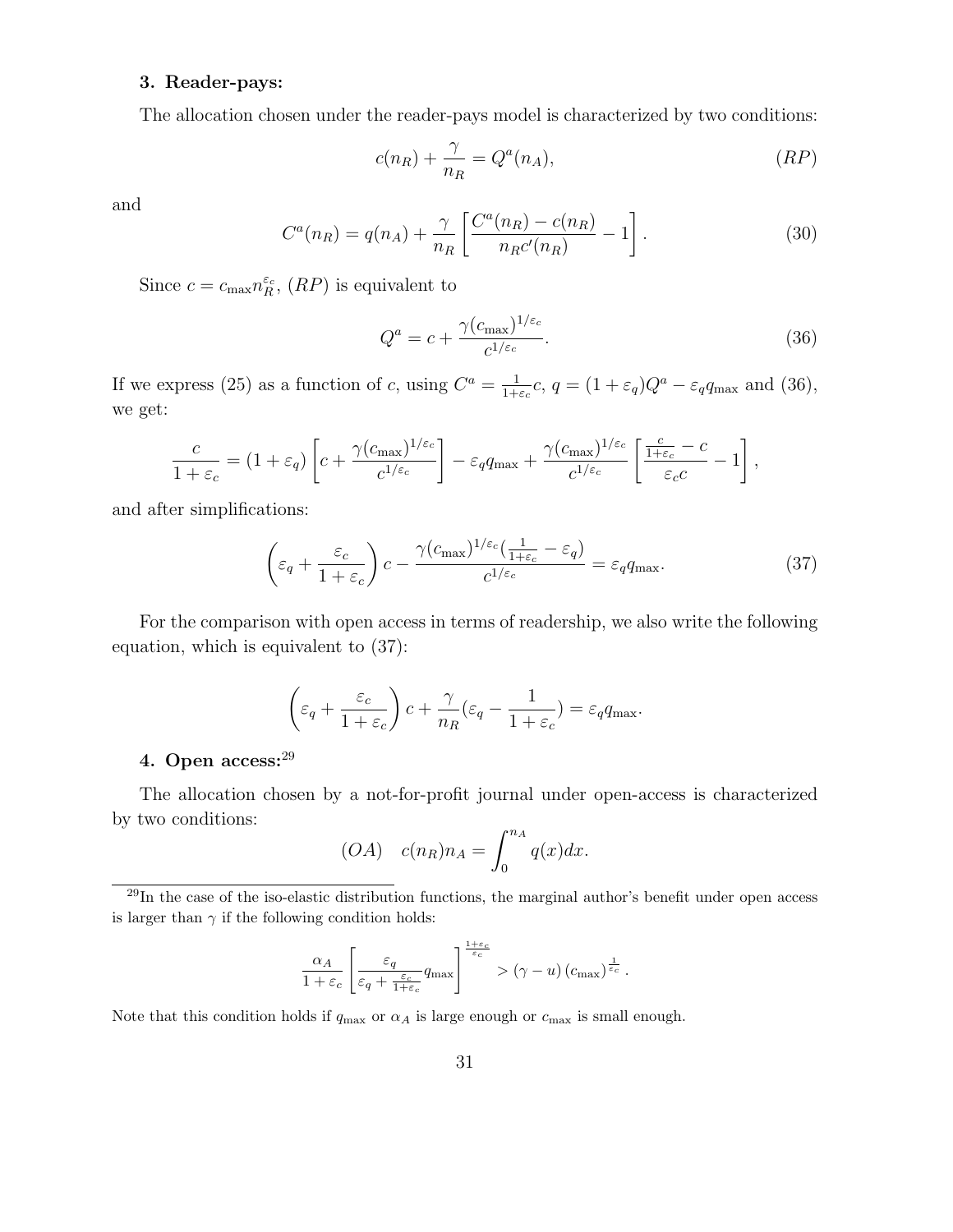and

$$
q(n_A) = \frac{\int_0^{n_R} c(y) dy}{n_R} (\equiv C^a(n_R)).
$$
\n(25)

From  $q = (1 + \varepsilon_q)Q^a - \varepsilon_q q_{\text{max}}$ , (28) becomes

$$
(1 + \varepsilon_q)Q^a - \varepsilon_q q_{\text{max}} = \frac{c}{1 + \varepsilon_c} \tag{38}
$$

Replacing c with  $Q^a$  in (38) gives  $Q^{aOA}$ :

$$
\left(\varepsilon_q + \frac{\varepsilon_c}{1 + \varepsilon_c}\right) Q^{aOA} = \varepsilon_q q_{\text{max}}.\tag{39}
$$

#### **Proof of Proposition 5**

When we replace c with  $Q^a$  in (35), compare it with (33), and use the fact that  $(1+\alpha)^{1+1/\varepsilon_c} > (1+\alpha+\frac{\alpha}{\varepsilon_c})$ , we find:

$$
Q^{aSB} > Q^{aFB}.
$$

It is easy to compare the first-best allocation with the allocation chosen by an openaccess association in terms of average quality. Indeed, comparing (33) with (39) tells us immediately that:

$$
Q^{aFB} > Q^{aOA}.
$$

We now compare the second-best allocation with the reader-pays outcome, again in terms of average quality. Replacing c with  $Q^a - \frac{\gamma(c_{\text{max}})^{1/\varepsilon_c}}{c^{1/\varepsilon_c}}$  into the first term of (37) gives

$$
\begin{aligned}\n&\left(\varepsilon_q + \frac{\varepsilon_c}{1 + \varepsilon_c}\right) \left(Q^a - \frac{\gamma (c_{\text{max}})^{1/\varepsilon_c}}{c^{1/\varepsilon_c}}\right) - \frac{\gamma (c_{\text{max}})^{1/\varepsilon_c}}{c^{1/\varepsilon_c}} \left(\frac{1}{1 + \varepsilon_c} - \varepsilon_q\right) \\
&= \left(\varepsilon_q + \frac{\varepsilon_c}{1 + \varepsilon_c}\right) Q^a - \frac{\gamma (c_{\text{max}})^{1/\varepsilon_c}}{\left[\tilde{c}(Q^a)\right]^{1/\varepsilon_c}} = \varepsilon_q q_{\text{max}},\n\end{aligned} \tag{40}
$$

where  $\tilde{c}(Q^a)$  is the largest c that satisfies (36). This function is defined for

$$
Q^a > \min_c \left[ c + \frac{\gamma (c_{\text{max}})^{1/\varepsilon_c}}{c^{1/\varepsilon_c}} \right].
$$

As already mentioned, we assume that  $q_{\text{max}}$  is large enough for this set to be non empty. In this case,  $Q^{aRP}$  is determined by (40).  $Q^a > \tilde{c}(Q^a)$  implies

$$
\left(\varepsilon_q + \frac{\varepsilon_c}{1+\varepsilon_c}\right) Q^a - \frac{\gamma (c_{\text{max}})^{1/\varepsilon_c}}{(Q^a)^{1/\varepsilon_c}} > \left(\varepsilon_q + \frac{\varepsilon_c}{1+\varepsilon_c}\right) Q^a - \frac{\gamma (c_{\text{max}})^{1/\varepsilon_c}}{[\tilde{c}(Q^a)]^{1/\varepsilon_c}}.\tag{41}
$$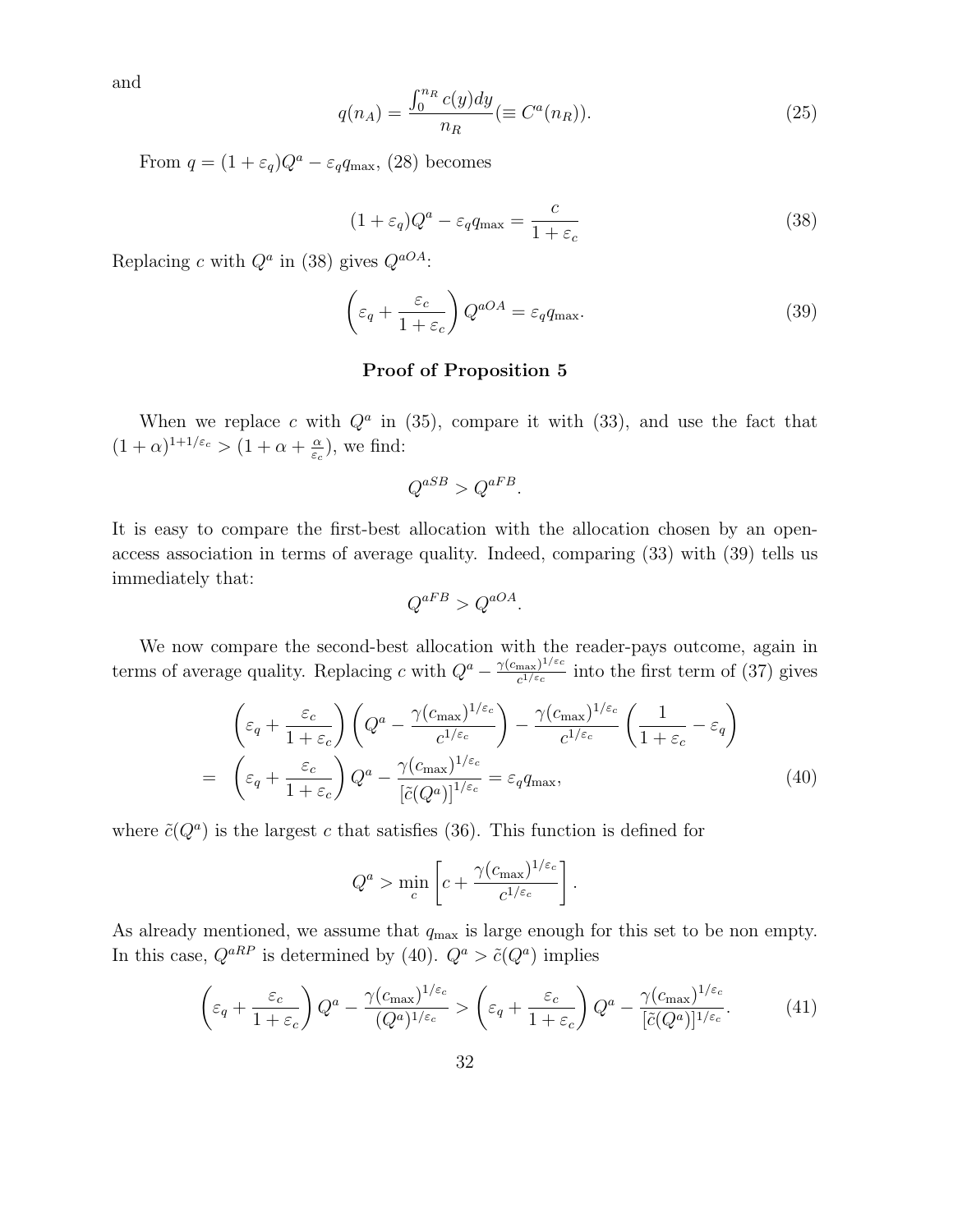Let  $\widetilde{Q}^a$  denote the solution of

$$
\left(\varepsilon_q + \frac{\varepsilon_c}{1 + \varepsilon_c}\right) Q^a - \frac{\gamma (c_{\text{max}})^{1/\varepsilon_c}}{(Q^a)^{1/\varepsilon_c}} = \varepsilon_q q_{\text{max}}.\tag{42}
$$

Note that the left hand side of (41) increases with  $Q^a$ , while the right hand side equals  $\varepsilon_q q_{\text{max}}$  when  $Q^a = Q^{aRP}$ , by condition (40). Then, (40) and (41) imply that  $\tilde{Q}^a < Q^{aRP}$ . Comparing (42) with (35) (and in the latter condition, replacing c with  $Q<sup>a</sup>$ ) leads to  $\tilde{Q}^a > Q^{aSB}$ , which in turn implies  $Q^{aRP} > Q^{aSB}$ . Since we know that  $Q^{aSB} > Q^{aFB}$ , we have finally:

$$
Q^{aRP} > Q^{aSB} > Q^{aFB} > Q^{aOA}.
$$

#### **Proof of Proposition 8**

Since the two-sided pricing model is equivalent to a reader-pays model in which  $\gamma$  is replaced by  $\gamma'(<\gamma$ ), we examine below how the quality standard under the reader-pays model changes as  $\gamma$  decreases. Consider first the case with  $\varepsilon_q \geq \frac{1}{1+\varepsilon_c}$ . We suppose that  $\gamma$ strictly decreases and that  $Q<sup>a</sup>$  weakly increases and find a contradiction. Note first that these two conditions imply that c strictly increases. This is because c is the maximum value satisfying

(RP) 
$$
Q^a = c + \frac{\gamma (c_{\text{max}})^{1/\varepsilon_c}}{c^{1/\varepsilon_c}}.
$$

After substituting  $\frac{\gamma(c_{\text{max}})^{1/\varepsilon_c}}{c^{1/\varepsilon_c}}$  with  $Q^a - c$  into the following equation, which characterizes the optimal  $Q^a$ :

$$
\left(\varepsilon_q + \frac{\varepsilon_c}{1+\varepsilon_c}\right)Q^a - \frac{\gamma(c_{\text{max}})^{1/\varepsilon_c}}{c^{1/\varepsilon_c}} = \varepsilon_q q_{\text{max}},
$$

we find:

$$
\left(\varepsilon_q - \frac{1}{1 + \varepsilon_c}\right) Q^a + c = \varepsilon_q q_{\text{max}}.
$$

Since the L.H.S. of the above equation strictly increases but the R.H.S. remains unchanged, we have a contradiction. Therefore, the move to the two-sided pricing case generates quality degradation as long as  $\varepsilon_q > \frac{1}{1+\varepsilon_c}$ .

Consider now  $\varepsilon_q < \frac{1}{1+\varepsilon_c}$ . From the following equation that characterizes the optimal  $n_R$ ,  $\qquad \qquad$ 

$$
\left(\varepsilon_q + \frac{\varepsilon_c}{1 + \varepsilon_c}\right) c_{\max} n_R^{\varepsilon_c} + \frac{\gamma}{n_R} \left(\varepsilon_q - \frac{1}{1 + \varepsilon_c}\right) = \varepsilon_q q_{\max}
$$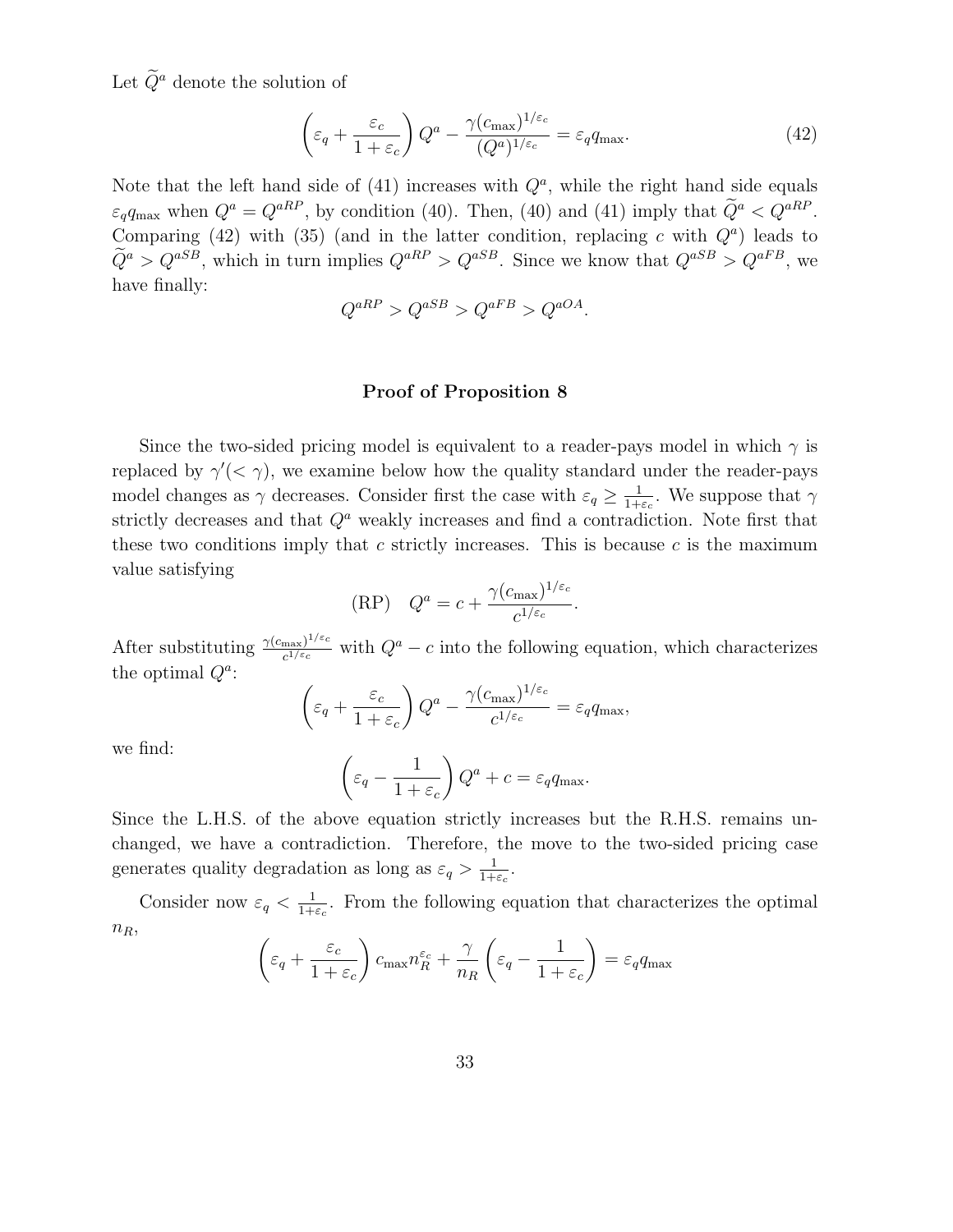we find

$$
\frac{dn_R}{d\gamma} = \frac{-\left(\varepsilon_q - \frac{1}{1+\varepsilon_c}\right)}{\left[\left(\varepsilon_q + \frac{\varepsilon_c}{1+\varepsilon_c}\right)\varepsilon_c c_{\max} n_R^{\varepsilon_c} - \frac{\gamma}{n_R} \left(\varepsilon_q - \frac{1}{1+\varepsilon_c}\right)\right]} > 0.
$$

This implies that as  $\gamma$  decreases, the number of readers  $n_R$  (and hence  $c(n_R)$ ) strictly decreases. However, from (RP), c cannot decrease if  $\gamma$  decreases and  $Q^a$  weakly increases. Therefore,  $Q^a$  must strictly decrease.

#### **Proof of Proposition 9**

The first-order conditions with respect to  $n_A$  and  $n_R$  are given by:

$$
n_R q(n_A) = \lambda_4 \left[ c(n_R) - q(n_A) \right];\tag{43}
$$

$$
\int_0^{n_A} q(y) dy = \lambda_4 n_A c'(n_R). \tag{44}
$$

(44) is equivalent to

$$
\lambda_4 = \frac{\int_0^{n_A} q(y) dy}{n_A c'(n_R)} > 0.
$$
\n(45)

Replacing  $\lambda_4$  in (43) with the expression in (45) gives:

$$
n_R q(n_A) c'(n_R) = Q^a(n_A) [c(n_R) - q(n_A)]. \qquad (46)
$$

Since  $(OA)$  is binding, we have that  $Q^{a}(n_A) = c(n_R)$ . Rearranging (46) gives (29).

#### **Analysis of a For-profit Journal**

As another robustness check, we consider here the case of a for-profit journal. Since this case is more complex, we use a simpler version of our model in which all readers are homogenous and have the same reading cost per article  $c > 0$ . As before, authors differ in terms of the quality of their article, but the distribution of qualities is now Bernoulli: a fraction  $\nu$  of authors have articles of high quality, denoted by  $q_H$ , and a fraction  $1 - \nu$  of authors have articles of low quality, denoted by  $q_L \in (0, q_H)$ . We introduce two assumptions:

A1: 
$$
\nu q_H + (1 - \nu) q_L < c
$$
.  
A2:  $(q_H - c) > \gamma$  and  $u + \alpha_A q_H > \gamma$ 

A1 says that if all articles are accepted, the average quality is lower than the reading cost, which implies that no reader reads the journal. In other words, A1 means that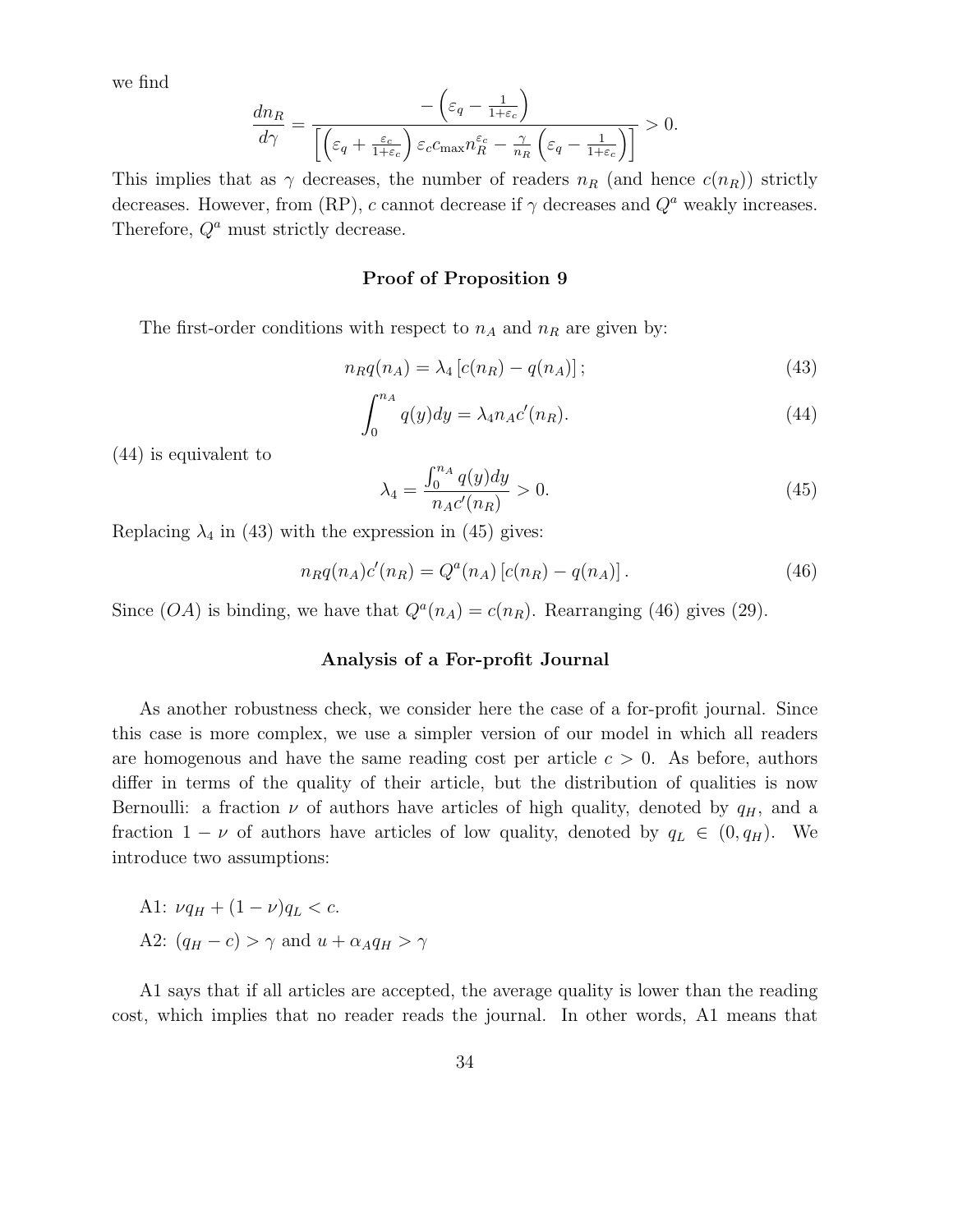the certification service provided by the journal is essential. A2 says that if the journal publishes only high-quality articles, the journal is viable both under the reader-pays model and under the open-access model. More precisely, if all readers read a high quality article, under reader-pays, the sum of readers' net benefits from reading it is larger than the publication cost and, under open access, the author's benefit is larger than the publication cost.

The journal's editorial policy consists of the probability of accepting a high-quality article, denoted by  $\beta_H$ , and the probability of accepting a low-quality article, denoted by  $\beta_L$ , where a low-quality article can be published (i.e.  $\beta_L > 0$ ) only if  $\beta_H = 1$ . Equivalently, this editorial policy can be interpreted in terms of the minimum quality standard  $q_{min}$ and the number of articles to publish  $n_A$  with prioritization of high quality articles. To simplify our analysis, we assume that the refereeing cost is zero and hence the submission fee is zero.

#### **1. Benchmark: Second best:**

We study the social optimum under the constraint that the social planner cannot force a reader to read the journal when the average quality of the journal is below the reading cost. From A2, all high-quality articles should be published (i.e.  $\beta_H = 1$ ). Regarding  $\beta_L$ , let  $\beta_L$  be defined by

$$
\frac{\nu q_H + (1 - \nu)\overline{\beta}_L q_L}{\nu + (1 - \nu)\overline{\beta}_L} \equiv c,
$$

which is equivalent to:

$$
(1 - \nu)\overline{\beta}_L(c - q_L) = \nu(q_H - c).
$$

According to A1 and A2, such  $\overline{\beta}_L$  exists and  $\overline{\beta}_L \in (0,1)$ . It is not optimal to choose  $\beta_L > \overline{\beta}_L$  since in this case the journal will not be read. For  $\beta_L \leq \overline{\beta}_L$ , social welfare from publishing low quality articles is given by

$$
SW_L(\beta_L) = (1 - \nu)\beta_L [(1 + \alpha)q_L - (\gamma - u) - c].
$$

If a low-quality article is published, the gain to society is  $u + (1+\alpha)q_L$  while society incurs the publication cost  $\gamma$  and the reading cost c. Therefore,  $\beta_L = \overline{\beta}_L$  is optimal if and only if  $u + (1 + \alpha)q_L \ge \gamma + c$ : otherwise,  $\beta_L = 0$  is optimal.

#### **2. Reader-pays:**

Consider now a reader-pays for-profit journal. Define the average quality of the journal as follows:

$$
Q^{a}(\beta_{H}, \beta_{L}) \equiv \frac{\nu \beta_{H} q_{H} + (1 - \nu)\beta_{L} q_{L}}{\nu \beta_{H} + (1 - \nu)\beta_{L}}
$$

The profit is zero if the average quality is lower than the reading cost. Otherwise, the maximum price that the journal can charge a reader for subscription is  $[\nu \beta_H + (1 - \nu) \beta_L] (Q^a - c)$ .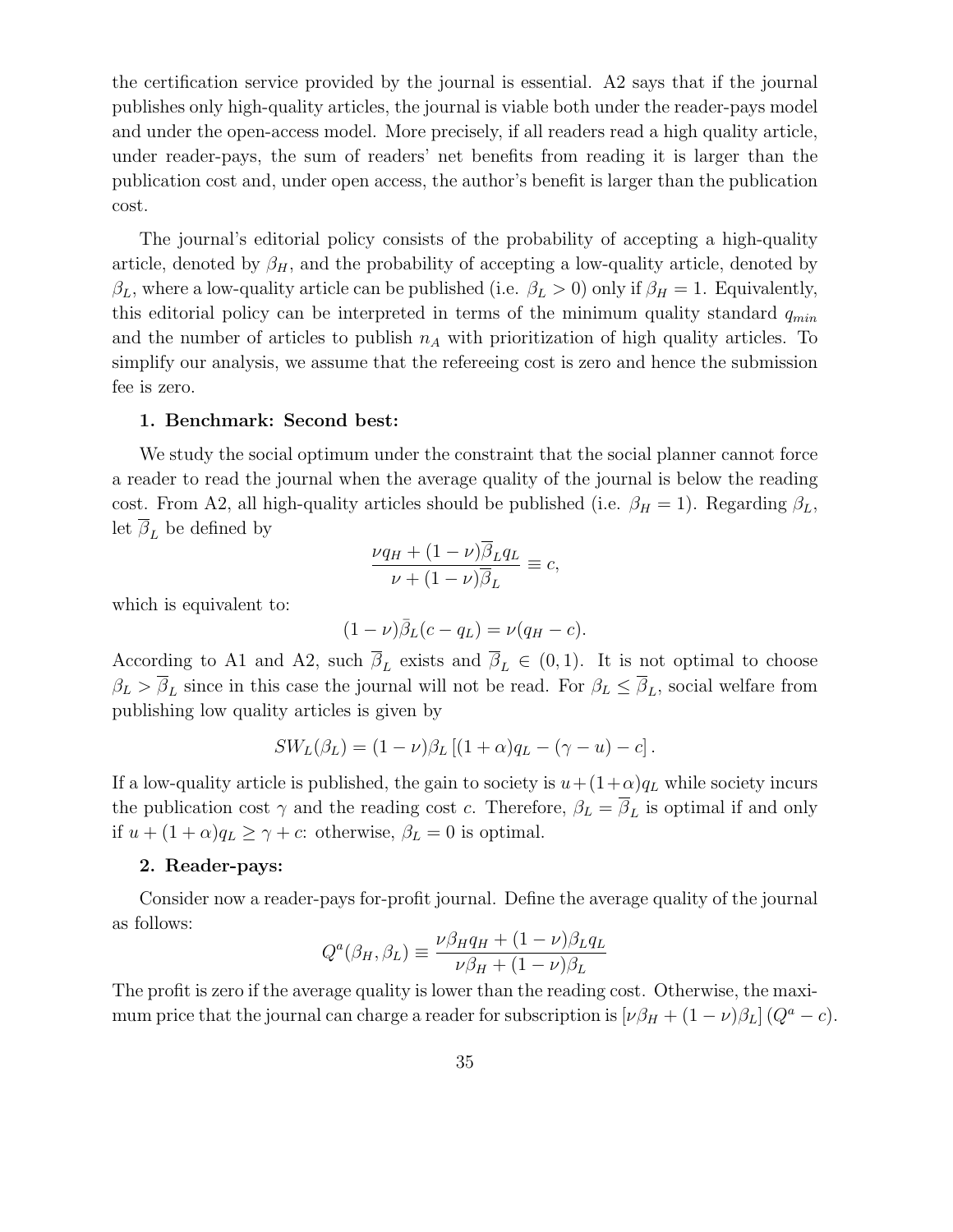Therefore, the profit is given by

$$
\Pi^{RP}(\beta_H, \beta_L) = [\nu \beta_H + (1 - \nu)\beta_L] [Q^a(\beta_H, \beta_L) - c - \gamma]
$$
  
= 
$$
[\nu \beta_H q_H + (1 - \nu)\beta_L q_L] - [\nu \beta_H + (1 - \nu)\beta_L] (c + \gamma)
$$

Profit maximization leads to  $\beta_H = 1$  from A2 and  $\beta_L = 0$  from A1.

#### **3. Open Access:**

Consider now an open access for-profit journal. As before, the profit is zero if the average quality is lower than the reading cost. Otherwise, the maximum price that the journal can charge for publication is  $u + \alpha_A q_H$  if  $\beta_L = 0$  or  $u + \alpha_A q_L$  if  $\beta_L > 0$ . Hence, if  $u + \alpha_A q_L \leq \gamma$ , the journal will not publish any low quality articles (i.e.  $\beta_L = 0$ ) and will choose  $\beta_H = 1$  from A2; this outcome is equivalent to the one under the reader-pays for-profit journal. When  $u + \alpha_A q_L > \gamma$ , conditional on  $\beta_L > 0$ , profit maximization leads to  $\beta_L = \overline{\beta}_L$  (and  $\beta_H = 1$ ). In this case, we need to compare the profit obtained when  $(\beta_H, \beta_L) = (1, 0)$  with the one obtained when  $(\beta_H, \beta_L) = (1, \overline{\beta}_L)$ . The difference between the two is

$$
\nu (u + \alpha_A q_H - \gamma) - \left[\nu + (1 - \nu)\overline{\beta}_L\right](u + \alpha_A q_L - \gamma)
$$
  
=  $\nu \alpha_A (q_H - q_L) - (1 - \nu)\overline{\beta}_L (u + \alpha_A q_L - \gamma)$ 

Therefore, the journal chooses  $(\beta_H, \beta_L) = (1, \overline{\beta}_L)$  if and only if

$$
u - \gamma + \alpha_A q_L \ge \frac{\nu \alpha_A (q_H - q_L)}{(1 - \nu)\overline{\beta}_L} = \frac{\alpha_A (q_H - q_L) (c - q_L)}{(q_H - c)}.
$$

Otherwise, the journal chooses  $(\beta_H, \beta_L) = (1, 0)$ .

Summarizing, we have:

**Proposition 10** Under A1-A2, (i) high quality articles are always published under any of the three cases: second-best, reader-pays for-profit, open access for-profit.

(ii) As for low quality articles:

a. In the second best outcome,  $\beta_L = \overline{\beta}_L$  is optimal if and only if  $u - \gamma + (1 + \alpha)q_L \geq c$ : otherwise,  $\beta_L = 0$  is optimal.

- b. A reader-pays for-profit journal always chooses  $\beta_L = 0$ .
- c. An open access for-profit journal chooses  $\beta_L = \overline{\beta}_L$  if and only if

$$
u - \gamma + \alpha_A q_L \ge \frac{\alpha_A (q_H - q_L) (c - q_L)}{(q_H - c)}.
$$

Otherwise, it chooses  $\beta_L = 0$ .